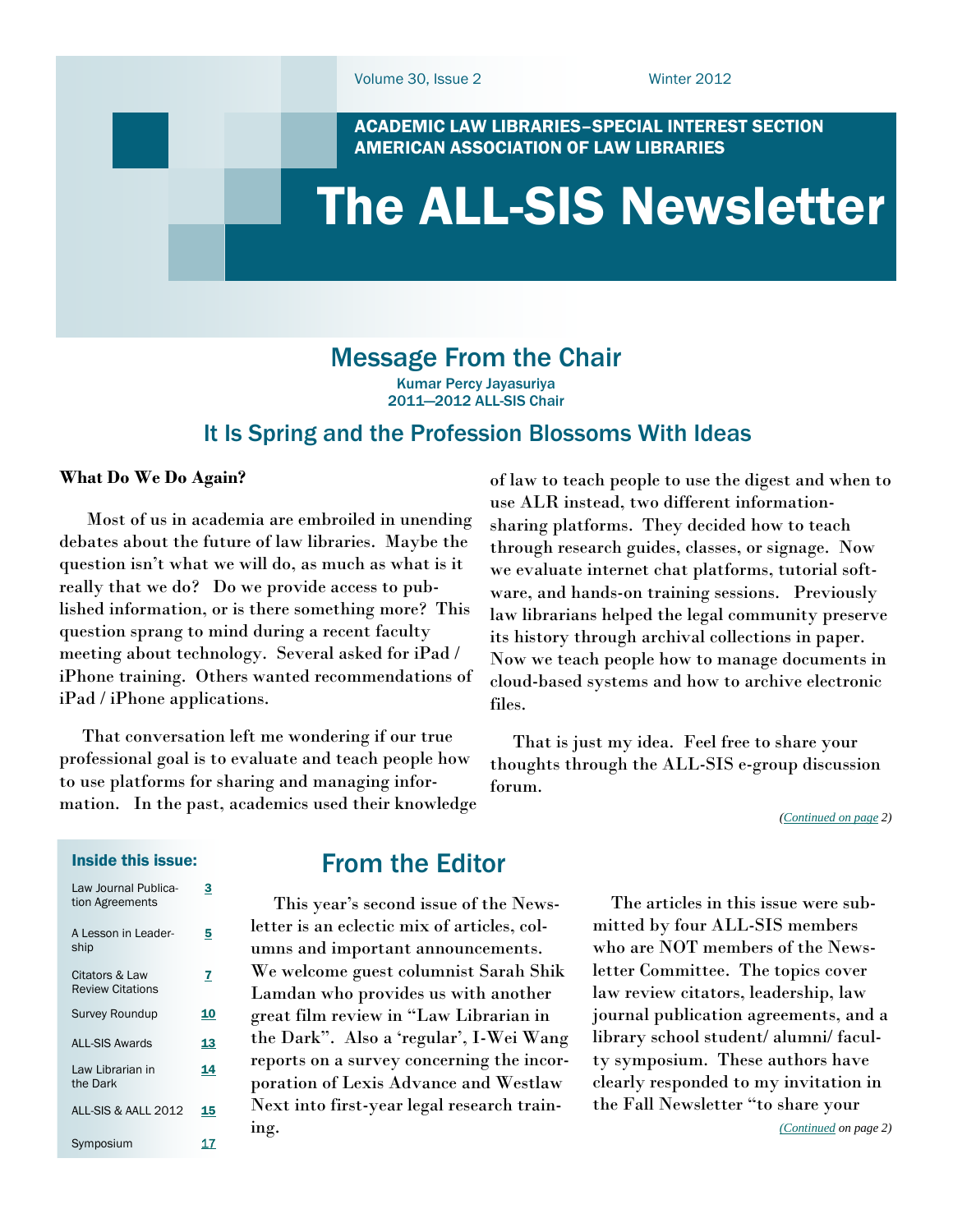# Message from the Chair, Cont'd

#### **Research Grants**

 The ALL-SIS Executive Board has authorized the Continuing Education Committee to manage a \$2,500 research grant program. Through this program ALL-SIS will support the research and publication efforts of our membership. You all have dynamic ideas. The section wants to help you achieve them. Stay tuned for more details in the near future.

#### **Education and Entertainment During AALL 2012**

 Erika Wayne has arranged two great programs for the ALL-SIS Business Breakfast and the Middle Managers' Breakfast. It's worth repeating her announcement:

 *Sunday's ALL-SIS Business Meeting and Breakfast will be worth the early wake-up call. Our special guest and speaker will be none other than Bryan A.* 



*Garner, the world's foremost legal lexicographer and editor-in-chief of Black's Law Dictionary. See if you're a snoot (learn more on Twitter @bryanagarner)*

 *Monday's Middle Managers' Breakfast will get your creative juices flowing. As a special treat, our speakers for the breakfast will be from the ImprovBoston troupe.*

*Breakfast and a little improv inspiration will be worth the \$25 ticket price -- seats are limited so sign up early.*



#### <span id="page-1-0"></span>*([Continued from page](#page-0-0) 1)* **Bluebook and Scholarly Communication**

 As promised in the last newsletter, the Board has created two new committees. First Andrew Christensen and I will launch the section's new standing committee on Bluebook issues.

 Second, Michelle Pearse will lead a task force to investigate the need for a standing committee on Scholarly Communication.

 Both groups will make some significant contributions to the legal academic community.

#### **Planning Strategically**

 The Strategic Planning Committee has begun its work to draft a 2012-2015 ALL-SIS Strategic Plan. In addition to consulting the AALL Strategic Plan, the Committee will also be consulting with ALL-SIS Committee chairs and the ALL-SIS Board for input. Watch your email for your opportunity to have input in the future direction of the section.

 Tell us what you want to do and ALL-SIS will try to make it happen.

### From the Editor, Cont'd.

*(Continued from page 1)*

professional interests, projects, and experiences with others and to opine on issue of importance to us all." I thank them (Ben, Pamela, Jennifer, and Taryn) and invite the other 1000+ members of ALL-SIS to do the same. Even if you don't want to write an entire article, make sure to send your Member News to Sue Kelleher at [sue.kelleher@ttu.edu.](mailto:sue.kelleher@ttu.edu)

 Finally, check out the announcements concerning ALL-SIS resources and events, especially those at the upcoming Annual Meeting in Boston. It's not too early to start a to-do list for July!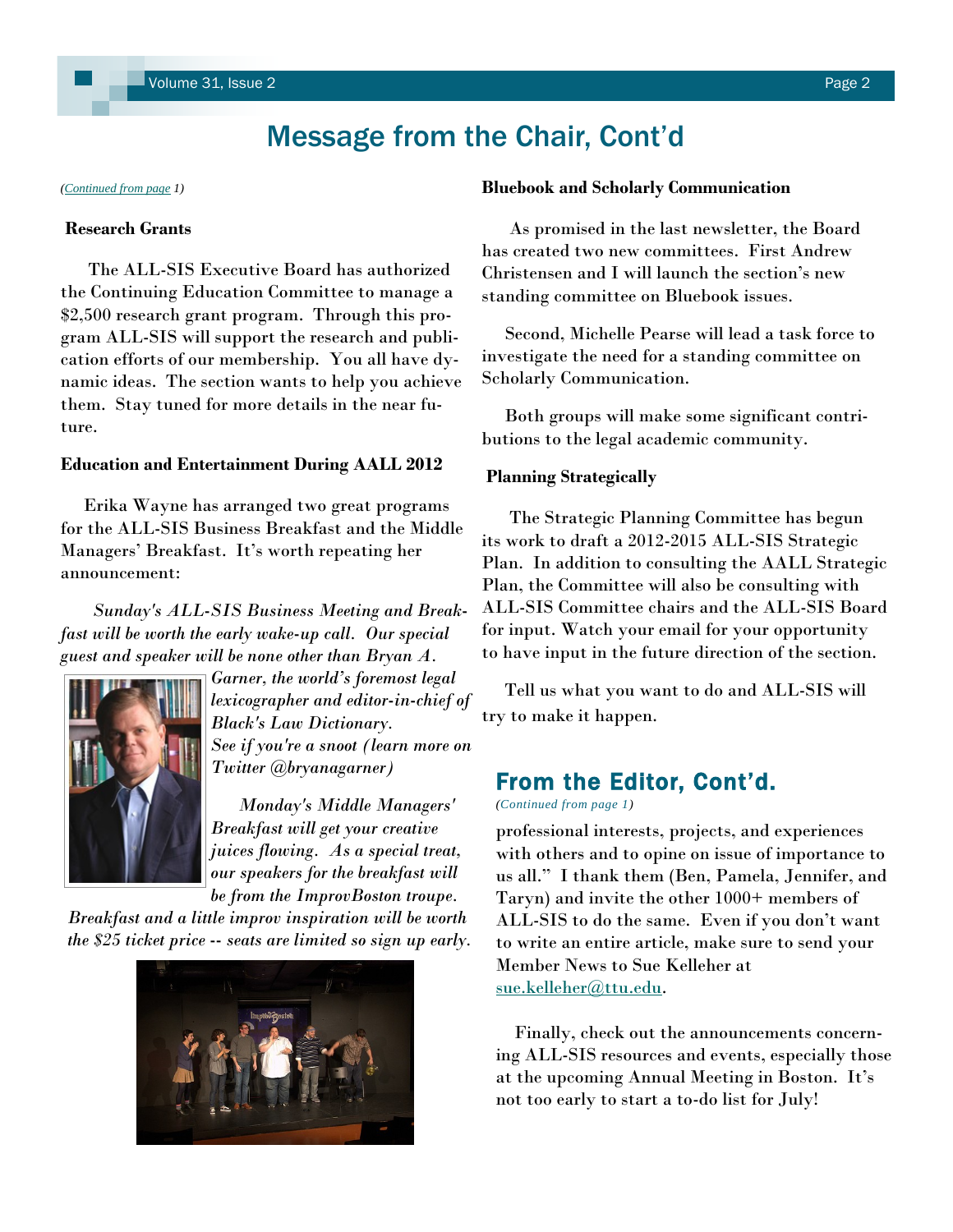# <span id="page-2-0"></span>Advising Faculty on Law Journal Publication Agreements

Benjamin J. Keele, Reference Librarian William & Mary Law Library

 One of the primary areas of service for academic librarians is faculty support, and one of faculty's primary goals is to publish law journal articles. Librarians provide a lot of assistance in the pre-submission phase of an article's development—crafting searches, retrieving sources, and compiling statistics. We also help journal staff with cite-checking after an article has been submitted and accepted. An additional service librarians can offer faculty is reviewing journal publication agreements when articles are accepted.

#### **Why advise faculty on publication agreements?**

 Very few people enjoy dealing with copyright agreements, but agreements last for a long time and, once signed, are very difficult to change. Thus, it is very important for faculty to think about what rights they wish to retain and ensure that the agreement reflects those preferences before signing. Suppose a professor publishes an article without carefully reviewing the publication agreement. A couple years later, she decides to republish the article in a collection of essays or make copies for a class course pack. She may then discover that the journal's copyright policies require special permission or fees for such uses, a development that may require more time and energy to resolve than would have been needed to negotiate a more flexible agreement.

 I offer to review journal publication agreements for faculty for whom I am the liaison librarian. I do not offer to review contracts for monographs because books are made in a more complicated economic market than law journal articles. For a study on publication agreements, I examined a number of different journals' agreements, so I thought I had a reasonable feel for which provisions were standard and which were outliers.

 So far I've reviewed two agreements and recommended small changes for each. For the first agree-

ment, I suggested making explicit that the author can post drafts and the published paper in SSRN, a standard means of distributing legal scholarship. For the second agreement, I suggested removing a rather unusual clause that asked the author to waive all moral rights in the article. This provision was strange for two reasons. First, moral rights are more a creation of European than U.S. law, and second, one of the moral rights is the right to be attributed as the author, which is one of the most desirable rights for scholars.

 Providing advice on copyright agreements is not one of most traditional reference tasks, but I think it is a natural extension of librarians' expertise in two ways. First, academic librarians have experience with most parts of the life cycle of an article. They assist with research for articles and then collect and retrieve published articles. Librarians also tend to know the many avenues for distributing articles and thus the many choices faculty can make about using their work, if they retain the necessary rights. Second, patrons look to librarians for guidance on using information, which often includes some knowledge of copyright and its effect on scholarship.

#### **How do we provide this advice?**

 One need not be a copyright expert to effectively review publication agreements for faculty. A basic grasp of copyright can be obtained from helpful websites or books on copyright and academic publishing (I list a few useful sources at the end of this article). One also needs to review a number of different agreements to develop familiarity with the issues most agreements cover. A precious few law journals make their agreements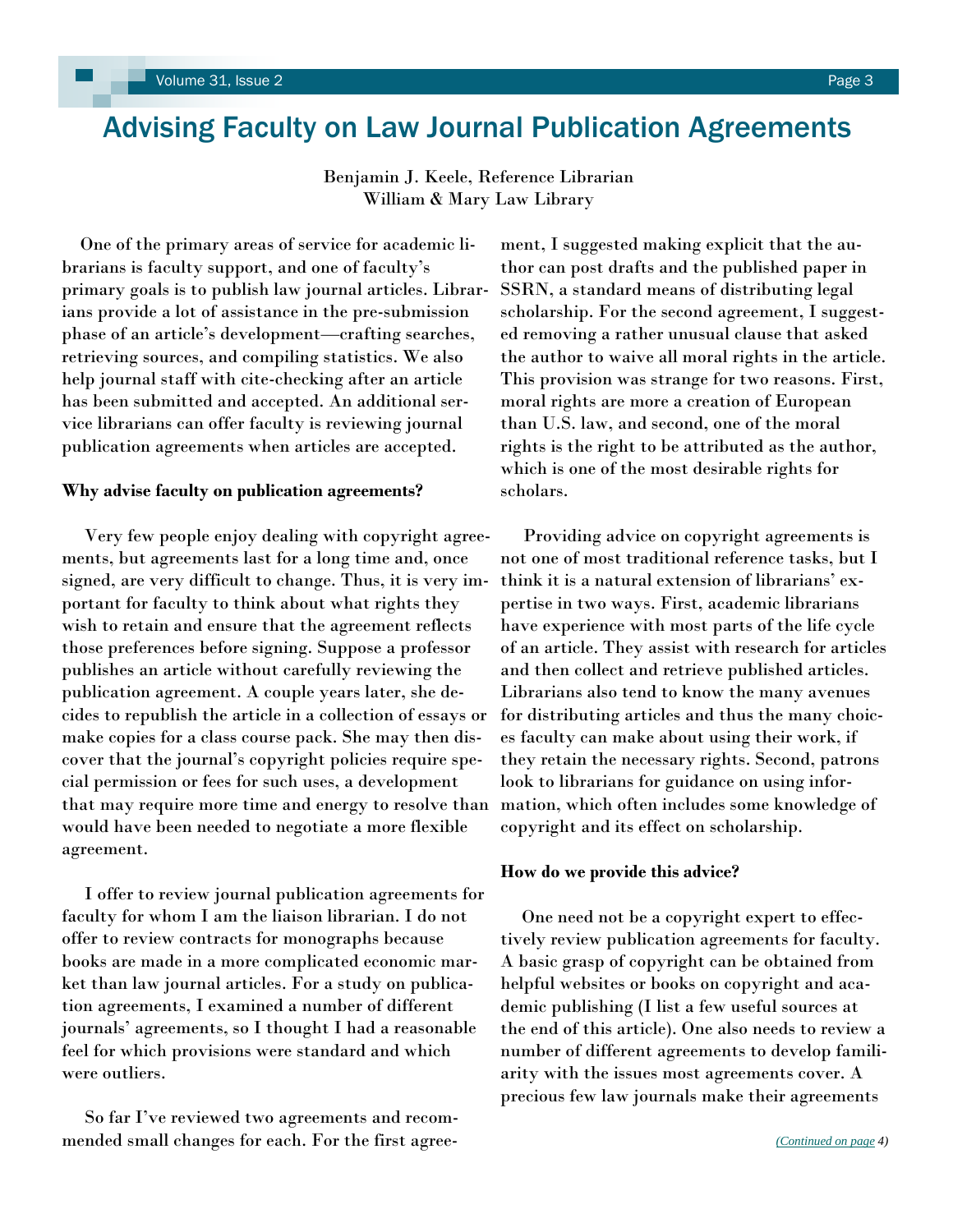# <span id="page-3-0"></span>Law Journal Publication Agreements, Cont'd

#### *[\(Continued from page](#page-2-0) 3)*

publicly available. Review those and ask the journals at your institution for their agreements.

 Journals tend to copy language from other agreements, and a model agreement issued by the American Association of Law Schools in 1998 has been adopted by many journals. This means most agreements cover the same issues and differ in only a few details. Those details, such as an embargo on posting the article on a personal or institutional website, may be important to faculty. Once you've seen a few agreements and know which issues are most important, you will notice when an agreement contains a provision that is unusual and warrants further discussion with the journal.

#### **Crucial Issues**

 Journals need certain rights to publish articles. Many student-edited journals are heavily subsidized by their law schools, but to some extent journals need to maintain adequate funding to operate. The goal should be to grant journals the rights needed to operate while giving the author as much flexibility as possible for future use of their works. Much of the language in any law journal agreement will be noncontroversial. For example, a journal is right to ask an author to warrant that her article is original and hasn't been published in another journal, and an author should have no trouble agreeing to that. Language authorizing the journal to load the article in databases like Westlaw, Lexis, and Hein is also likely to be acceptable, if not expected. Some provisions, however, are worth looking over and negotiating if needed.

 While journals will likely present the agreement as standard procedure, a number of editors have indicated to me that they are willing to modify the agreement at author request. Authors may be concerned about the journal revoking its offer, but once editors have invested time and energy in selecting

the article, it will generally be less work to reach agreement on the contract language than to rescind the offer and revisit the pile of submissions. Everyone has limits, of course, but professional and reasonable contract negotiations are unlikely to damage an author's relationship with the journal. Some institutions have prepared contract addenda that the author can simply attach to the signed agreement. This is a possible solution, but editors might feel they are losing more control (and thus be more reluctant to agree) than if they altered the journal's agreement.

 Here are the issues I would be sure to check for in a publication agreement. My goal when reviewing an agreement is to help the author keep whatever rights she may need to use her work effectively in the future, while also giving the journal sufficient rights to operate.

#### *Transfer, Exclusive License, or Non-exclusive License*

 The first item to look for in an agreement is the language covering copyright transfer or license. Given that most academic law journals are non-profit, educational operations, there is virtually no need for a journal to acquire full copyright in an article, and certainly not on a work-for-hire basis (such a designation would make the journal the legal author of the article). The agreement can be written to authorize any form of distribution a journal may wish to make without taking copyright from the author. The words "assign and transfer copyright" would be an issue I would raise with the author. Many law journals ask for an exclusive or non-exclusive license. With an exclusive license, the author would not be able to republish the article elsewhere without permission. Some journals prefer exclusive licenses to help protect their subscription and database revenue. This seems acceptable as long as the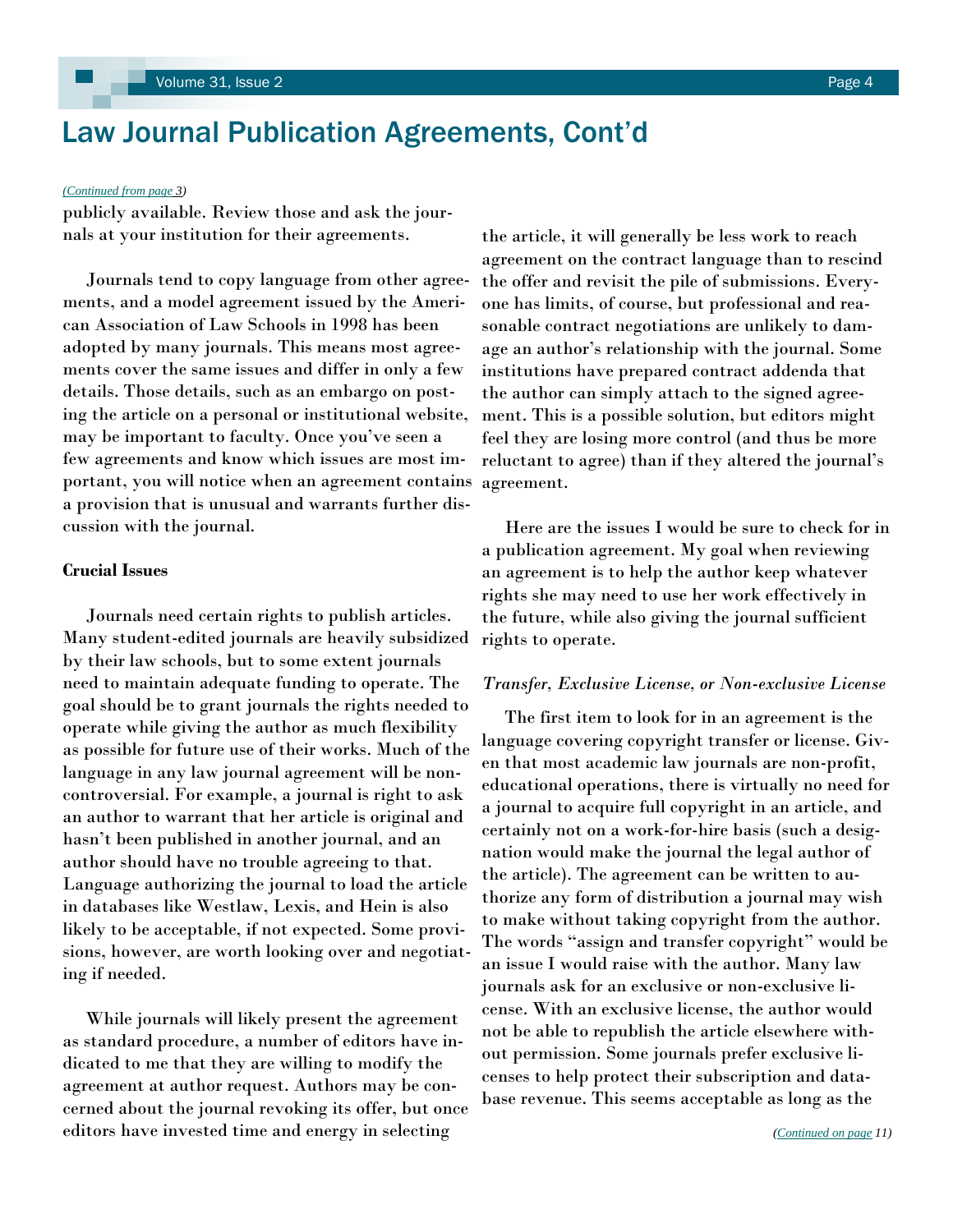# A Lesson in Leadership

Jennifer L. Wondracek, Head of Research & Faculty Services Fredric G. Levin College of Law

<span id="page-4-0"></span>What makes a good leader?

 If you ask 100 people this question, you will get 100 different answers. While there will be similarities across most of the answers, the truth is that there is no one right or exact answer to this question.

 In October 2011, a small group of our colleagues gathered to attend the AALL Leadership Academy to explore this issue and to learn how to improve their own leadership abilities. I was lucky enough to be included in this group, and even luckier to be the recipient of the ALL-SIS AALL Leadership Academy Grant. Over the course of the two day event in Chicago, I learned a great deal, met a lot of nice people, and had some very thought-provoking conversations. I also experienced an "aha!" moment while in Chicago that slightly shifted my take on the world.

 One of the main topics that we spoke about was communication. I know that I struggle with this at times with some people. When I speak to certain people, I always come away a bit confused about how we each ended up with a different understanding of what was said during our conversation. The Leadership Academy enlightened me a bit.

 According to our speakers, Gail Johnson and Pam Parr of [Face to Face Communications and](http://www.face2facetraining.com/)  [Training,](http://www.face2facetraining.com/) there are four different communication styles, with some cross over between the styles. Based on the work of David Merrill and Roger Reid and Robert & Dorothy Bolton, the styles are Analyticals, Drivers, Expressives, and Amiables. Each communication style has its own strengths and weaknesses, but each also has a preferred communication method.

For instance, those individuals who fall into the Amiable category tend to be very people-oriented and laid back. They blossom when praised and wilt whenever criticized or when faced with conflict. Therefore, when talking about issues with Amiables, phrasing things in a positive light can dramatically change a conversation.



 All of the leadership academy attendees found out their styles based upon self-testing and tests completed by friends and coworkers. For the most part, I was labeled an Expressive, although I also have a great deal of Driver tendencies. Expressives are assertive, but also very responsive to emotions and the people around them. Drivers, while also very assertive, like to remove emotions from the situation and focus on the task at hand rather than the people involved. My preferences are to be outspoken and creative, but still get things done and make progress towards our overall goals. Unfortunately, I have my "squirrel"<sup>1</sup> moments, too, where I get distracted as I chase some new information or project, and have to force myself back on track, like many Expressives.<sup>2</sup>

 While understanding my own communication style is important, my "aha" moment came as I learned more about the other communication styles, and I started categorizing my coworkers. I wanted to bang my head against the wall as, for the first time, I clearly saw some mistakes that I had made along the way and how some of my ways of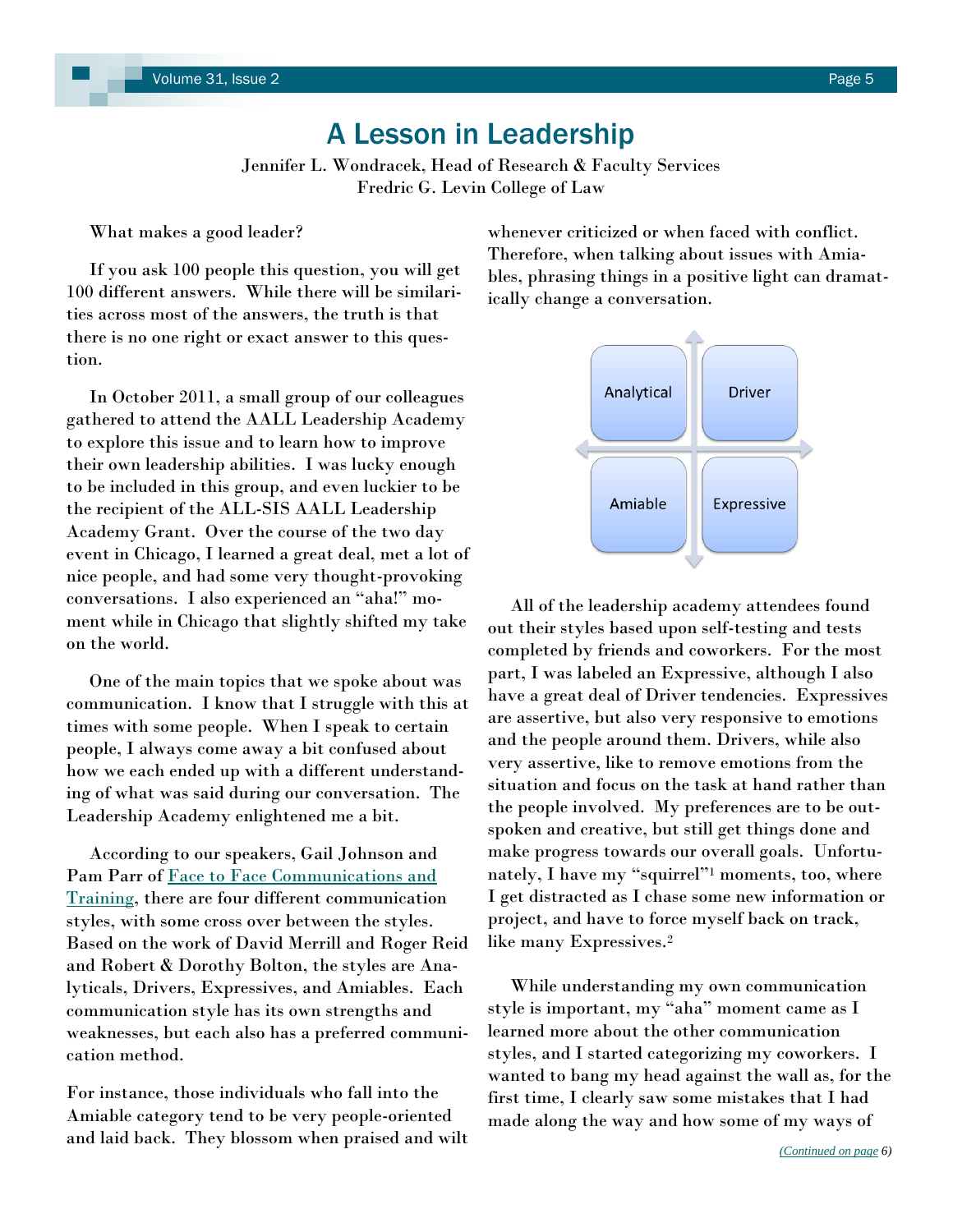#### *([Continued](#page-4-0) from page 5)*

expressing myself were misread. I am now trying to mend my ways and talk to people in the way that they find most appealing, but I still slip up at times. I think it will take some work to make it second nature, but I am willing to put in the effort to improve my relationships with my coworkers, students, and patrons.

 The Leadership Academy also continues to have an impact. Thanks to the program, I have a new mentor within AALL with whom I can discuss leadership and managerial issues. Mentors and mentees all participate in the Leadership Academy online forum, too, as the group continues exploring how to become more effective leaders.

 I do not have a complete answer yet to the initial question "What makes a good leader?," but I am still working on it. In the meantime, be assured that we have some amazing leaders in our profession. Those who attended the academy are becoming stronger with the help of AALL and the support of our fellow "Leadership Academy Fellows," our mentors, and our colleagues.

<sup>1</sup>Squirrel moments were introduced to the Leadership Academy group by Gail Johnson who used the movie Up! And Dug the talking dog's tendency to get distracted by squirrels midsentence as an example of Expressives' behavior. If you have not seen the movie, a good squirrel clip is available on YouTube at [http://](http://www.youtube.com/watch?v=xrAIGLkSMls) [www.youtube.com/watch?v=xrAIGLkSMls.](http://www.youtube.com/watch?v=xrAIGLkSMls) 

\_\_\_\_\_\_\_\_\_\_\_\_\_\_\_\_\_\_\_\_\_\_\_\_\_\_\_\_\_\_\_\_\_\_\_\_\_\_\_\_\_\_\_

<sup>2</sup>Unfortunately, this article is too short to provide a complete explanation of all of the styles, but if you would like to learn more try reviewing this PowerPoint from Software Education, [http://www.softed.com/](http://www.softed.com/resources/Docs/SSW0.4.pdf) [resources/Docs/SSW0.4.pdf,](http://www.softed.com/resources/Docs/SSW0.4.pdf) or for a more in-depth discussion, read Robert Bolton and Dorothy Grover Bolton, People Styles at Work…and Beyond: Making Bad Relationships Good and Good Relationship Better (2nd ed. 2009).

# <span id="page-5-0"></span>Leadership, Cont'd. Call for Contributions

 The *ALL- SIS Sourcebook for Teaching Legal Research* is an online database that provides access to over 400 legal research instructional materials such as syllabi, course proposals, presentations, handouts, exercises, and exams. The *Sourcebook*, which is available from the ALL-SIS website, is searchable, subject-browsable, and password protected.

 The continued success of the *Sourcebook* depends on member contributions. Have you recently drafted a class exercise, handout, or research problem? If so, please consider sharing them with your colleagues through the *Sourcebook*. The more instructional materials the *Sourcebook* can compile, the more useful it will be to all members, including you.

 Materials can be submitted in any electronic format, including Word, PowerPoint, and PDF. Contributors agree to ALL-SIS's non-exclusive licensing agreement. If you are interested in contributing, email Annmarie Zell ([Annmarie.zell@nyu.edu\)](mailto:Annmarie.zell@nyu.edu) for more details.

# Member News

 In February 2012, Nicole Harris, formerly head of electronic services at the George Washington University Law Library, was appointed to the position of assistant director for information services.

EDITOR'S NOTE: I'm sure there's lots of exciting news to report: promotions, publications, presentations, etc. Please send all your news in time for the Spring / Summer issue. The deadline for that last issue of the year is May 21, 2012. Send copy to Sue Kelleher at [sue.kelleher@ttu.edu](MailTo:sue.kelleher@ttu.edu)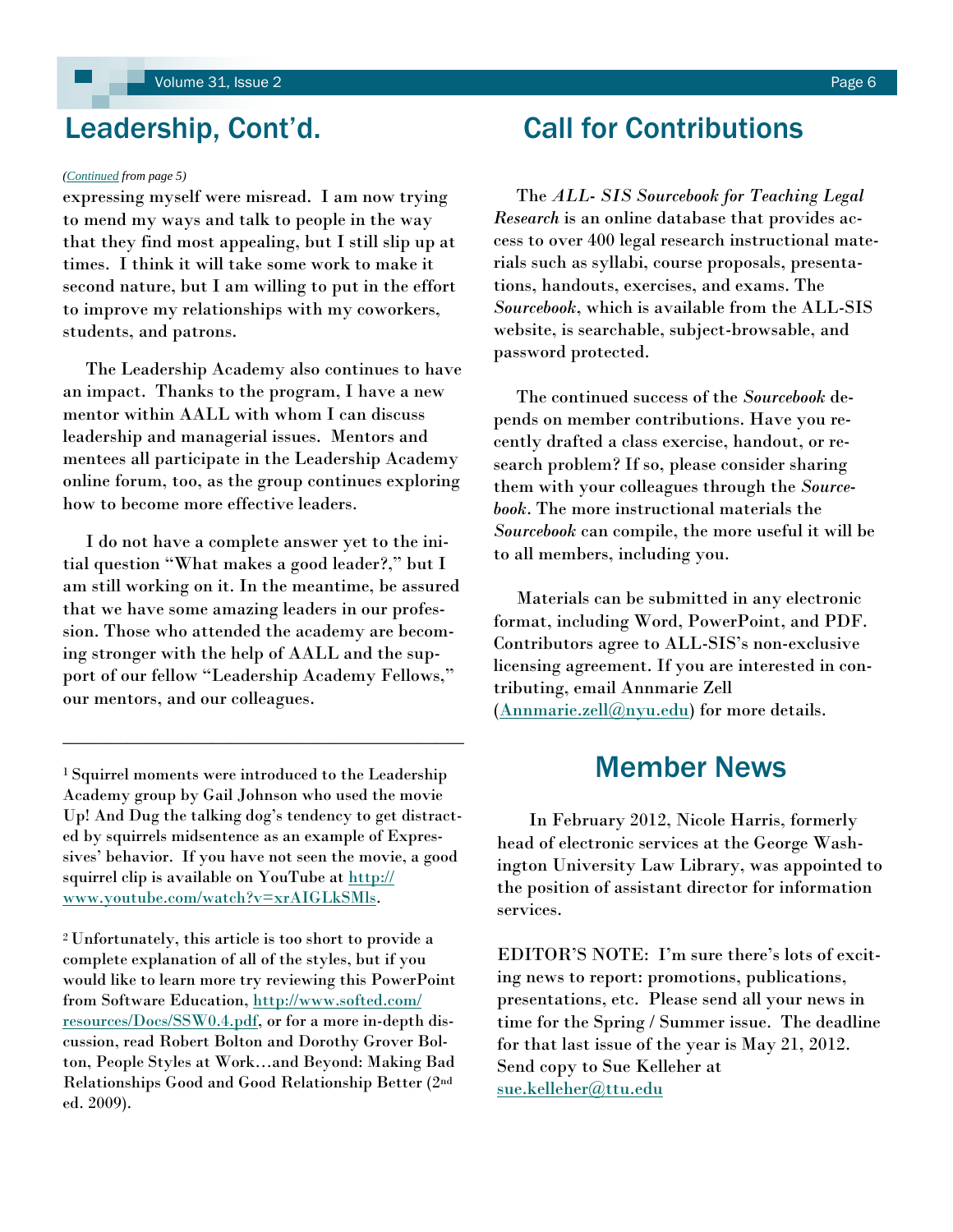# <span id="page-6-0"></span>For Law Review Citations, Are All Citators Created Equal? A Comparison of Four Citators

Pamela C. Brannon, Faculty Services Librarian Georgia State University College of Law Library

 The introduction of KeyCite by West in 1997 brought competition to the online citator market. While companies such as Fastcase have worked to develop additional case citators, there has also been growth in the number of resources for citations to law review articles. In addition to law review citations available in Shepard's and KeyCite, Hein-Online introduced ScholarCheck in 2009, creating a third law-specific source for journal citation counts. The number of options for locating journal citation counts has increased in other disciplines as well with the addition of citing reference searches in sources such as JSTOR and Google Scholar.

 There is good reason for this trend. Citations can be useful not only in locating resources, but also in determining the impact of a particular article, author, or journal. Citation counts can help answer questions about the "most influential" or "most important" articles or scholars in a given area. In an implicit recognition of this, WestlawNext and HeinOnline now allow sorting of search results by the number of times cited, bringing the results with the most impact to the top of the results list.

 Of course, there are differences between each of the law review citators. Having come across these differences in the course of conducting research, I began to wonder: is there one best option, or is it worth the time and effort to run the same search in multiple citators? Or does the best option vary by the search?

 I decided, therefore, to try to delineate the differences between the three major citators covering law reviews and one additional, more general citator: Shepard's, KeyCite, HeinOnline's Scholar-Check, and Google Scholar. To illustrate the distinctions between each system, I ran searches in each for two articles, Vasan Kesaven and Michael Stokes Paulsen's 2002 article "Is West Virginia Unconstitutional?" and William S. Stevens' "The Common Law Origins of the Infield Fly Rule," published in the University of Pennsylvania Law Review in 1975.

### **HeinOnline's ScholarCheck**

Introduced in 2009, ScholarCheck is the newest of the citators studied. ScholarCheck has the benefit of HeinOnline's historical content, making it preferable to Shepard's and KeyCite when searching for citations to particularly old materials. For example, a search in ScholarCheck for articles citing Samuel Warren and Louis Brandeis' seminal 1890 article "The Right to Privacy" returned 3,366 results. These results included citations to articles from 1928 and 1966, neither of which are available through Lexis or Westlaw. Similarly, the Scholar Check search for citations to "The Common Law Origins of the Infield Fly Rule" identified several articles not included in the Shepard's or KeyCite results. I was concerned that ScholarCheck may be limited by the "moving walls" commonly in place in HeinOnline. Interestingly, the ScholarCheck results for "The Common Law Origins of the Infield Fly Rule" included an article not currently available in HeinOnline but available through the publisher, indicating that Hein is actively working to eliminate the impact of the "moving wall" on Scholar Check results.

 One area of concern is whether the results returned by ScholarCheck truly reflect the content available in HeinOnline. For example, my search for "Is West Virginia Unconstitutional?" in Scholar Check returned 34 results. However, after comparing the results from ScholarCheck with the results from the other three citators, I was able to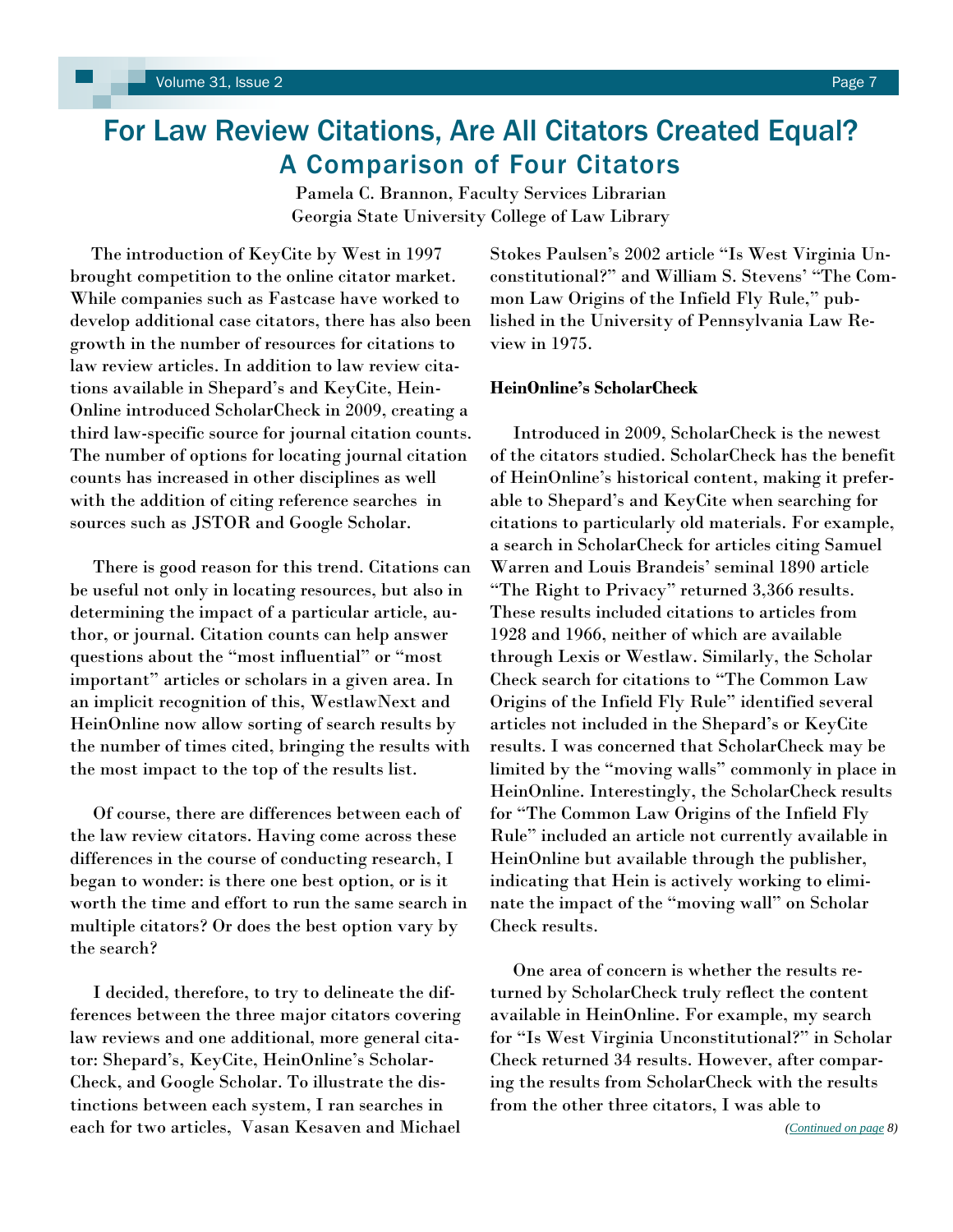# Law Review Citators, Cont'd

identify seven articles in HeinOnline that were not included in the ScholarCheck results. Similarly, I found six articles in HeinOnline that cite to "The Common Law Origins of the Infield Fly Rule" that did not appear in the ScholarCheck results for that article.

#### **Shepard's**

 Shepard's on Lexis has its roots in the print *Shepard's Law Review Citations*, which provided citations to articles published since 1947. The online version of Shepard's includes the contents of the print volumes, which allows users to retrieve citation reports for some articles not available in fulltext in Lexis. For example, I retrieved a Shepard's report for Felix Frankfurter's 1947 article ―Some Reflections on the Reading of Statutes," which is not available in full-text in Lexis. Shepard's reports can also include references to older citing articles that are not available in Lexis, either; the Shepard's report for Frankfurter's article includes references to articles published in the Florida State University Law Review in 1980 and the Seton Hall Law Review in 1979, neither of which are in Lexis. However, because the print *Shepard's Law Review Citations* **KeyCite** only covered citing references from 1957 forward, there is a potential gap in coverage for these older articles. An article published in 1952 citing Frankfurter's 1947 article, for example, would not be included in the Shepard's results.

 It is important to note that the coverage of older articles is selective. I was unable to pull up a Shepard's report for "The Common Law Origins of the Infield Fly Rule" because the article was published prior to the start date for Lexis' coverage of the University of Pennsylvania Law Review and was also apparently not covered by *Shepard's Law Review Citations* in print. While this problem can be circumvented by performing a search for the article citation, the lack of a comprehensive secondary

<span id="page-7-0"></span>*([Continued from page](#page-6-0) 7)* source database (equivalent to TP-ALL in Westlaw) makes relying upon this method potentially impractical. Additionally, because the historical coverage for many journal titles may not be as extensive as in Westlaw or HeinOnline, a search by this method can return less complete results. My search for "The Common Law Origins of the Infield Fly Rule" in the LGLPUB database returned fewer results than either KeyCite or ScholarCheck.

> Where Shepard's does appear to have an advantage over its competitors is in the accuracy of its coverage of Lexis' content. While all of the citators I compared failed to pick up some results from their systems, Shepard's had fewer errors than Scholar-Check or KeyCite. The Shepard's report for "Is West" Virginia Unconstitutional?‖ listed 39 unique citing references in law reviews and periodicals. After comparing results from all four citators, I was able to identify an additional two citing articles in LexisNexis that were not included in the Shepard's report. Similarly, after comparing the results of my search for "The Common Law Origins of the Infield Fly Rule" with results from other citators, I was able to identify one citing article in LexisNexis not returned in my initial search results.

 KeyCite was introduced as a competitor to Shepard's in 1997. Unlike Shepard's, KeyCite is only available for material available in full-text in Westlaw. Therefore, because the Columbia Law Review from 1947 is not available in Westlaw, I could not retrieve a KeyCite report for Felix Frankfurter's ―Some Reflections on the Reading of Statutes.‖ As with Lexis, it is possible to circumvent this problem by performing a search for the citation; in Westlaw, performing such a search is easier thanks to the availability of the TP-ALL database. However, because many of Westlaw's journal holdings extend back further than LexisNexis', it is possible to retrieve KeyCite reports for some older articles. For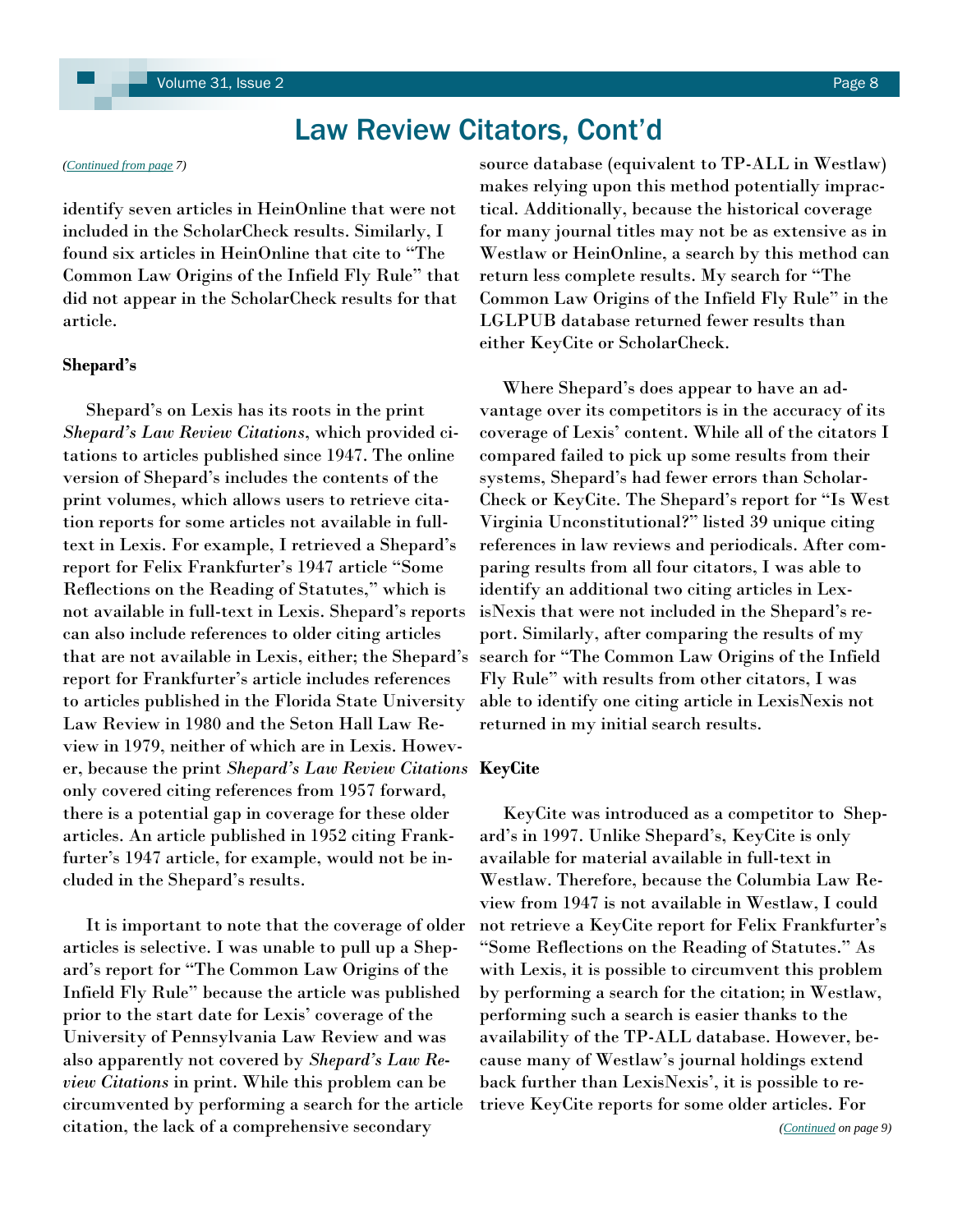# Law Review Citators, Cont'd

example, while I was unable to retrieve a Shepard's report for "The Common Law Origins of the Infield Fly Rule," I was able to locate a KeyCite report for the article because the full-text of the article is available in Westlaw.

 As is to be expected with competing publishers, the secondary sources available in Westlaw and Lexis do differ. Many law reviews are covered in both systems, but some important subject-specific sources are exclusive to one or the other. For example, journals published by Warren, Gorham, and Lamont are only available in Westlaw, and therefore would be picked up by KeyCite results.

In comparing the results for both "Is West Virginia Unconstitutional?" and "The Common Law Origins of the Infield Fly Rule" across citators, however, I noticed the same problem with accuracy of results as I did in ScholarCheck. For both articles, KeyCite failed to report several citing references that were available in Westlaw. The KeyCite report for "Is West Virginia Unconstitutional?" indicated that there were 39 citing references in secondary sources. However, I found six additional citing law review articles in Westlaw. For "The Common Law Origins of the Infield Fly Rule," I identified 11 citing articles in Westlaw that did not appear on the KeyCite report. Although I only compared the results for two articles, these results may be indicative of a larger problem with the completeness of KeyCite results.

#### **Google Scholar**

Launched in beta in 2004, Google Scholar also incorporates a citator service. At first glance there are several obvious advantages to Google Scholar's citing references feature. First, unlike the other three citators compared here, the citing references aren't limited to law sources. Instead, Google Scholar pulls in references from all disciplines. Second,

<span id="page-8-0"></span>*[\(Continued from page 8\)](#page-7-0)* Google Scholar indexes online content such as SSRN, university repositories, and conference papers, which are not covered by the other citators. Finally, through its connection with Google Books, Google Scholar provides incomparable access to citing references in a variety of books. Because of this breadth of coverage, one would expect Google Scholar to retrieve a greater number of results than each of the other citators. At times this is the case; for example, while HeinOnline's ScholarCheck found 3,366 citing references for Samuel Warren and Louis Brandeis' "The Right to Privacy," Google Scholar found 5,830 references in articles and books.

> For the articles I compared, the number of references located by Google Scholar was similar to the number found in other citators. As I expected, Google Scholar located references to both articles in several books not covered by Shepard's, KeyCite, or ScholarCheck. Google Scholar was also the only citator which located references to "Is West Virginia Unconstitutional?" in two unpublished articles posted to the Internet.

 There are also some drawbacks to using Google Scholar for citing reference searches. One drawback is the number of duplicate results. Google Scholar contains two citations to "The Common Law Origins of the Infield Fly Rule," each with a different number of citing references. There are also duplicates in the lists of citing references. These duplicates may be difficult to identify as duplicates, as some results may be listed only by the name of the journal, not the citing article. The results for "Is West Virginia Unconstitutional?" for example, included both an article published in the Hastings Constitutional Law Quarterly and a citation to the Hastings Constitutional Law Quarterly from 2008 as a whole. Additionally, there were some surprising omissions. Both Shepard's and KeyCite located references to "The Common Law Origins of the Infield Fly Rule" in articles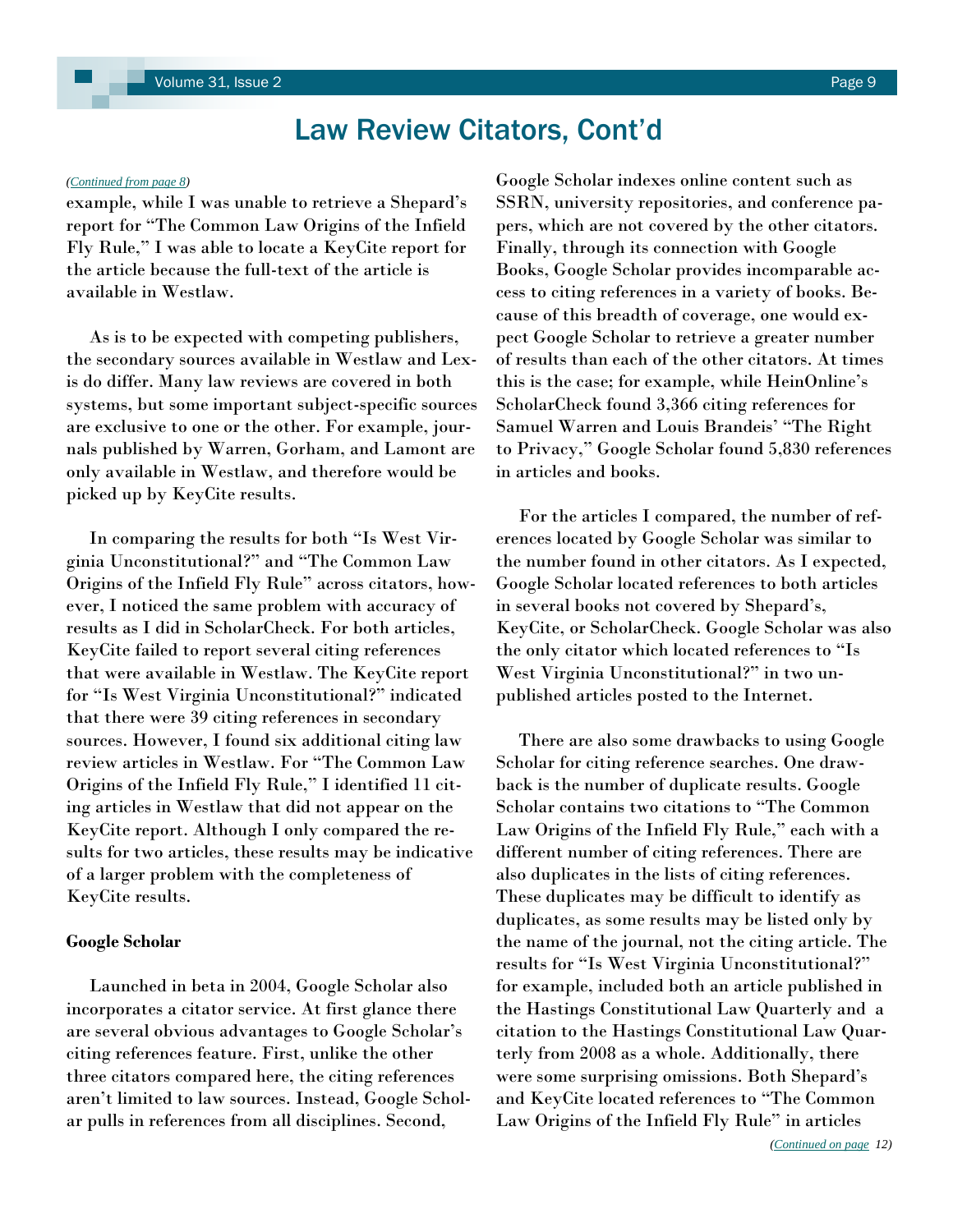# Survey Roundup

I-Wei Wang, Reference Librarian; U.C. Berkeley School of Law Library

<span id="page-9-0"></span> This article compiles the results reported from informal surveys circulated via the ALL-SIS listserv from mid-May to the end of December 2011. Questions posed via the forum which received minimal response or which sought qualitative or narrative responses that could not be readily quantified have been omitted.

 In this reporting period, some discussion was engendered by a question regarding incorporating Lexis Advance (LA) and Westlaw Next (WLN) into first year legal research teaching, either as an alternative or in addition to "classic" LexisNexis (LN) and Westlaw (WL). Since the question overlaps with a sur-vey previously summarized [\(http://www.aallnet.org/sis/allsis/newsletter/30\\_2/30\\_2.pdf\)](http://www.aallnet.org/sis/allsis/newsletter/30_2/30_2.pdf) in this column a year ago, the new results are reported here with a recap of the previous survey.

### *Legal Research Teaching & Materials*

Question: How has your school integrated the next-generation of Lexis and Westlaw into your first year courses?

Summary: 12 respondents –

|                               |                                  |            | 2011 Responses | Comparison to Nov. 2010 [n=82] |     |
|-------------------------------|----------------------------------|------------|----------------|--------------------------------|-----|
| <b>New version</b>            | Primarily or excl.<br><b>WLN</b> | $0(0\%)$   |                | 7(8.5%)                        |     |
|                               | Primarily or excl.<br>LA         |            | $0(0\%)$       |                                | n/a |
| Both*                         | WLN & WL                         | 10 (83.3%) |                | 42 (51.2%)                     |     |
|                               | LN & LA                          |            | 4(33.3%)       |                                | n/a |
| <b>Classic ver-</b><br>sion** | Primarily or excl.<br><b>WL</b>  | 2(16.7%)   |                | 29 (35.4%)                     |     |
|                               | Primarily or excl.<br>LN         |            | 7(58.3%)       |                                | n/a |
| No descr. of<br>teaching      | [either Westlaw<br>platform]     | $0(0\%)$   |                | $4(4.9\%)$                     |     |
|                               | [either Lexis plat-<br>form]     |            | $1(8.3\%)$     |                                | n/a |
|                               | <b>Totals</b>                    | 12 (100%)  | 12 (100%)      | 82 (100%)                      | n/a |

currently teaching both or with firm plan to teach both

currently teaching only "classic" version with no plans to teach new platform

Source: Sara Sampson, Deputy Director and Clinical Assistant Professor of Law at the University of North Carolina Law Library. Posted Dec. 7, 2011. Subject: RE:Integrating WestlawNext and LexisAdvance into LR classes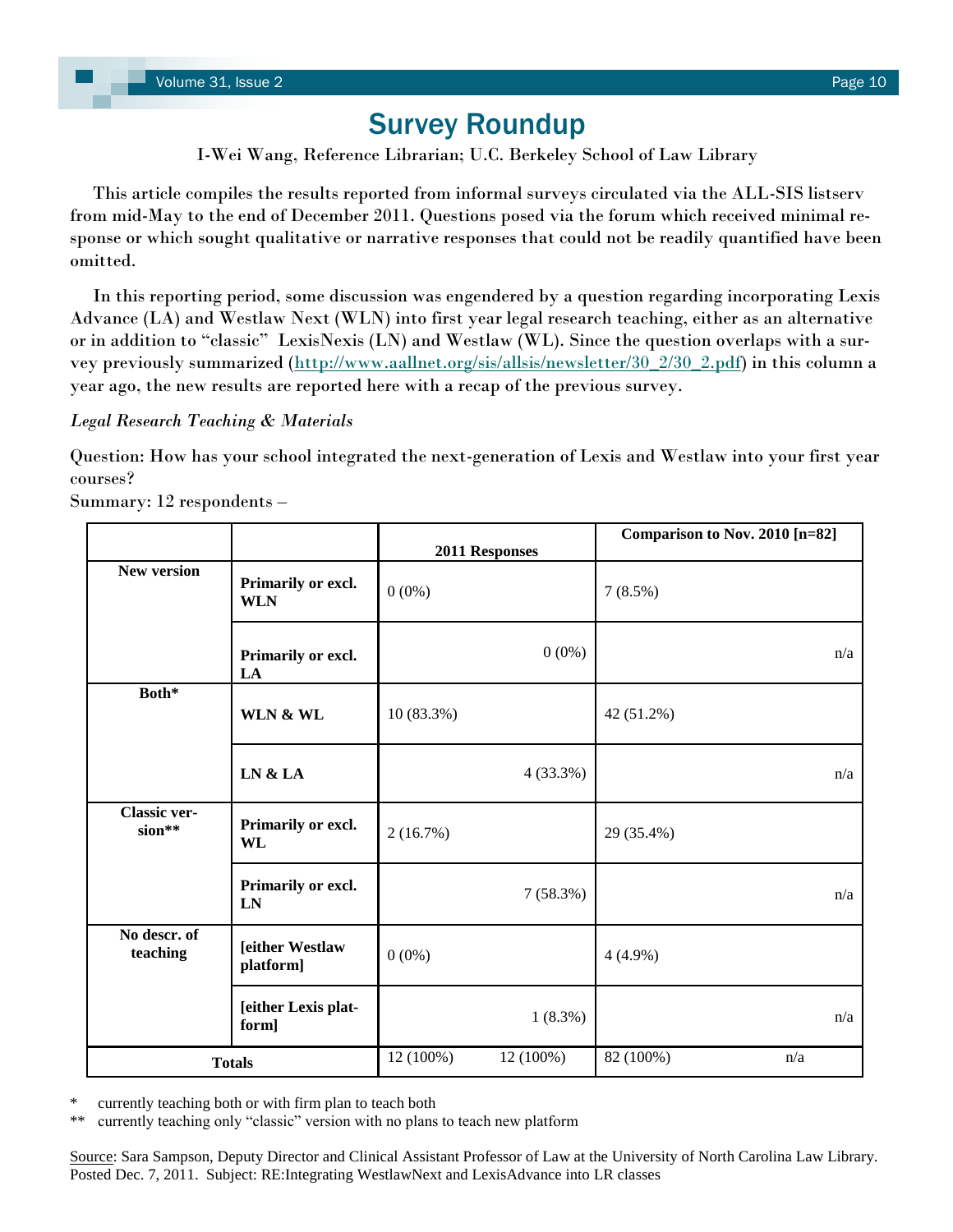# <span id="page-10-0"></span>Law Journal Publication Agreements, Cont'd

exclusive license becomes non-exclusive after a certain time. Exclusive licenses I have seen typically run six months to one year. An exclusive license lasting over three years would be unusual.

#### *Self-posting*

 Next I would check to see if the agreement, regardless of type of transfer or license, permits the author to post drafts or the published article on personal or institutional websites. Some agreements will only permit posting to SSRN. This seems overly restrictive, especially since law schools are beginning to develop institutional repositories for faculty work and many authors have their own professional websites. If it is not in the agreement, I recommend asking to explicitly retain the right to post drafts and the published copy on websites under the author's or author's institution's control. Of course, the journal should be credited with first publication and will distribute the article in print, on its own website, and through databases.

 Some journals impose embargoes on posting articles, again to protect subscriptions. These can be reasonable, but I would try to negotiate any embargo longer than one year. Even a one-year embargo might unduly limit the online attention the article receives. Unlimited posting of drafts and a six-month embargo on posting the published version strikes me as a fair compromise.

#### *Permissions to Third Parties*

Be sure to check for what uses the journal wishes to control permissions or charge fees. Some journals give advance, blanket permission for classroom copying. Journals may want power to decide whether to grant a request, or they may simply forward the request to the author for decision. Posting copies online might be allowed, but republishing the article in a book may require permission from the journal. Here it is helpful to know some of the author's preferences and future plans. Some authors may want maximum control over their

*([Continued](#page-3-0) from page 4)* work and thus prefer that the journal run all reprint requests by them. Others may not relish the prospect of dealing with permissions paperwork years after the article has been published.

#### *Journal Commitments*

 I also check for some basic commitments from the journals. The author should be attributed in all copies and republications (as the author should credit the journal as the venue of first publication). The article should not be published unless it is in mutually acceptable form. The author should at least receive a digital copy of the published version, if not free paper copies. If these provisions are not present, I would suggest requesting them.

 This is not to suggest that journal editors would act in bad faith. I think most editors seek to treat authors professionally, but in an unfortunate conflict, the publication agreement will be the document governing their relationship. Editors and authors should trust each other to fulfill their responsibilities, and writing out those responsibilities will help ensure everyone knows what is expected.

#### **Conclusion**

 When I began paying more attention to publication agreements, I thought law professors would carefully examine and negotiate the agreements. In my experience, however, most professors treat agreements like credit card agreements or website privacy policies. Like the rest of us, they often agree to the language that is presented to them and do not think of it again until a problem arises. Publishing with a journal, however, is a much more permanent matter; one can cancel a credit card or boycott a website, but it would be quite a chore to withdraw an article during production or worse, after publication.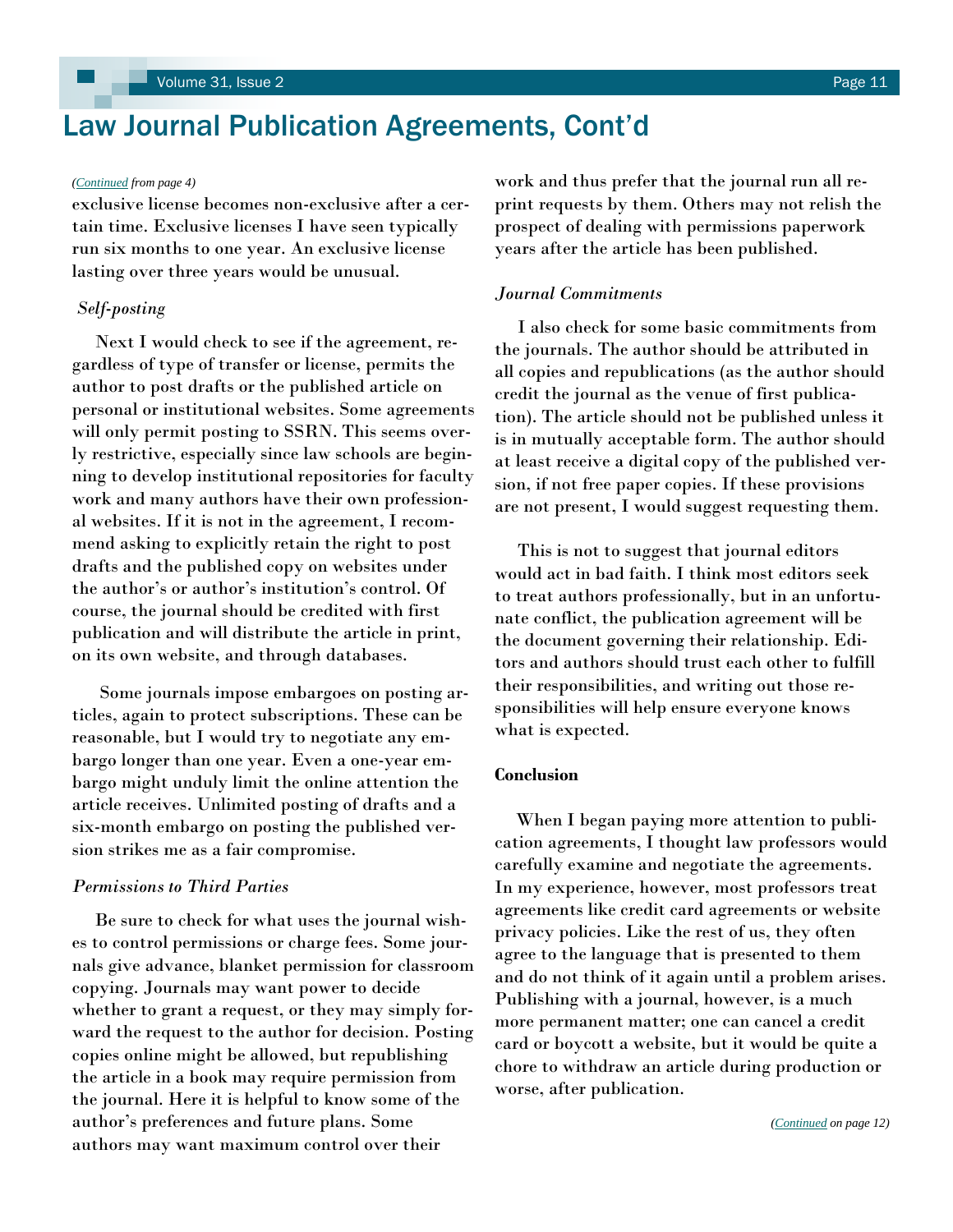# <span id="page-11-0"></span>Law Journal Publication Agreements, Cont'd

 Librarians can help faculty by familiarizing themselves with basic copyright law and various agreements and offering informed review of journal contracts. This service will support informed faculty publishing, encourage access to scholarship (I am assuming most faculty very much want their work to be read), and encourage journal editors to adopt author-friendly agreements.

#### **Useful Resources**

#### *On Author Rights*

Bailey, Jr., Charles W., *Author's Rights, Tout de Suite* (2008), *available at* [http://digital](http://digital-scholarship.org/ts/authorrights.pdf)[scholarship.org/ts/authorrights.pdf.](http://digital-scholarship.org/ts/authorrights.pdf)

Columbia University, KeepYourCopyrights, [http://](http://www.keepyourcopyrights.org/) [www.keepyourcopyrights.org/](http://www.keepyourcopyrights.org/) (last accessed Jan. 10, 2012).

Scholarly Publishing and Academic Resources Coalition, Author Rights, [http://www.arl.org/sparc/](http://www.arl.org/sparc/author/) [author/](http://www.arl.org/sparc/author/) (last accessed Jan. 10, 2012).

#### *On Law Journal Publication Agreements*

Keele, Benjamin J., "Copyright Provisions in Law Journal Publication Agreements," Law Library Jour*nal* 102(2): 269 (2010), *available at* [http://aallnet.org/](http://aallnet.org/main-menu/Publications/llj/LLJ-Archives/Vol-102/publljv102n02/2010-15.pdf) [main-menu/Publications/llj/LLJ-Archives/Vol-102/](http://aallnet.org/main-menu/Publications/llj/LLJ-Archives/Vol-102/publljv102n02/2010-15.pdf)  $publliv102n02/2010-15.pdf.$ 

Keele, Benjamin J., "Copyright and Author Agreements for Open Access Law Journals," presented at the Implementing the Durham Statement Workshop (2010), *available at* [http://scholarship.law.wm.edu/](http://scholarship.law.wm.edu/libpubs/24/) [libpubs/24/.](http://scholarship.law.wm.edu/libpubs/24/) 

Widener, Michael N., "Safeguarding 'The Precious': Counsel on Law Journal Publication Agreements in Digital Times,‖ *John Marshall Journal of Computer* 

*([Continued](#page-10-0) from page 11) and Information Law* 28(2): 217 (2010), *available at* [http://ssrn.com/abstract=1674162.](http://ssrn.com/abstract=1674162)

#### *Sample Agreements*

AALS Model: [http://www.aals.org/deansmemos/98-](http://www.aals.org/deansmemos/98-24.html) [24.html.](http://www.aals.org/deansmemos/98-24.html)

Science Commons Model: [http://](http://sciencecommons.org/projects/publishing/oalaw/oalawpublication/) [sciencecommons.org/projects/publishing/oalaw/](http://sciencecommons.org/projects/publishing/oalaw/oalawpublication/) [oalawpublication/.](http://sciencecommons.org/projects/publishing/oalaw/oalawpublication/)

Duke Law Journal: [http://dlj.law.duke.edu/author](http://dlj.law.duke.edu/author-agreement/)[agreement/.](http://dlj.law.duke.edu/author-agreement/) 

Michigan Law Review: [http://](http://www.michiganlawreview.org/information/submissions/licensing-agreement) [www.michiganlawreview.org/information/](http://www.michiganlawreview.org/information/submissions/licensing-agreement) [submissions/licensing-agreement.](http://www.michiganlawreview.org/information/submissions/licensing-agreement)

University of New Hampshire Law Review: [http://](http://law.unh.edu/assets/pdf/unh-law-review-publishing-agreement.pdf) [law.unh.edu/assets/pdf/unh-law-review-publishing](http://law.unh.edu/assets/pdf/unh-law-review-publishing-agreement.pdf)[agreement.pdf.](http://law.unh.edu/assets/pdf/unh-law-review-publishing-agreement.pdf)

© 2012 by Benjamin J. Keele. This article is licensed under a Creative Commons Attribution 3.0 License, which permits the unrestricted use, distribution, and reproduction in any medium, provided the original author and source are credited.

*[\(Continued](#page-8-0) from page 9)* 

### Citators (cont'd)

from the Yale Law Journal Online, the online supplement to the print edition of the Yale Law Journal. Google Scholar, however, did not. Finally, I found one instance where Google Scholar, unlike the other three citators, misidentified a citing reference. The results for "The Common Law Origins of the Infield Fly Rule" incorrectly list the 1994 edition of *Law School: A Survivor's Guide* by James D. Gordon as a citing reference; several searches of the text of the book in Google Books were unable to locate the reference.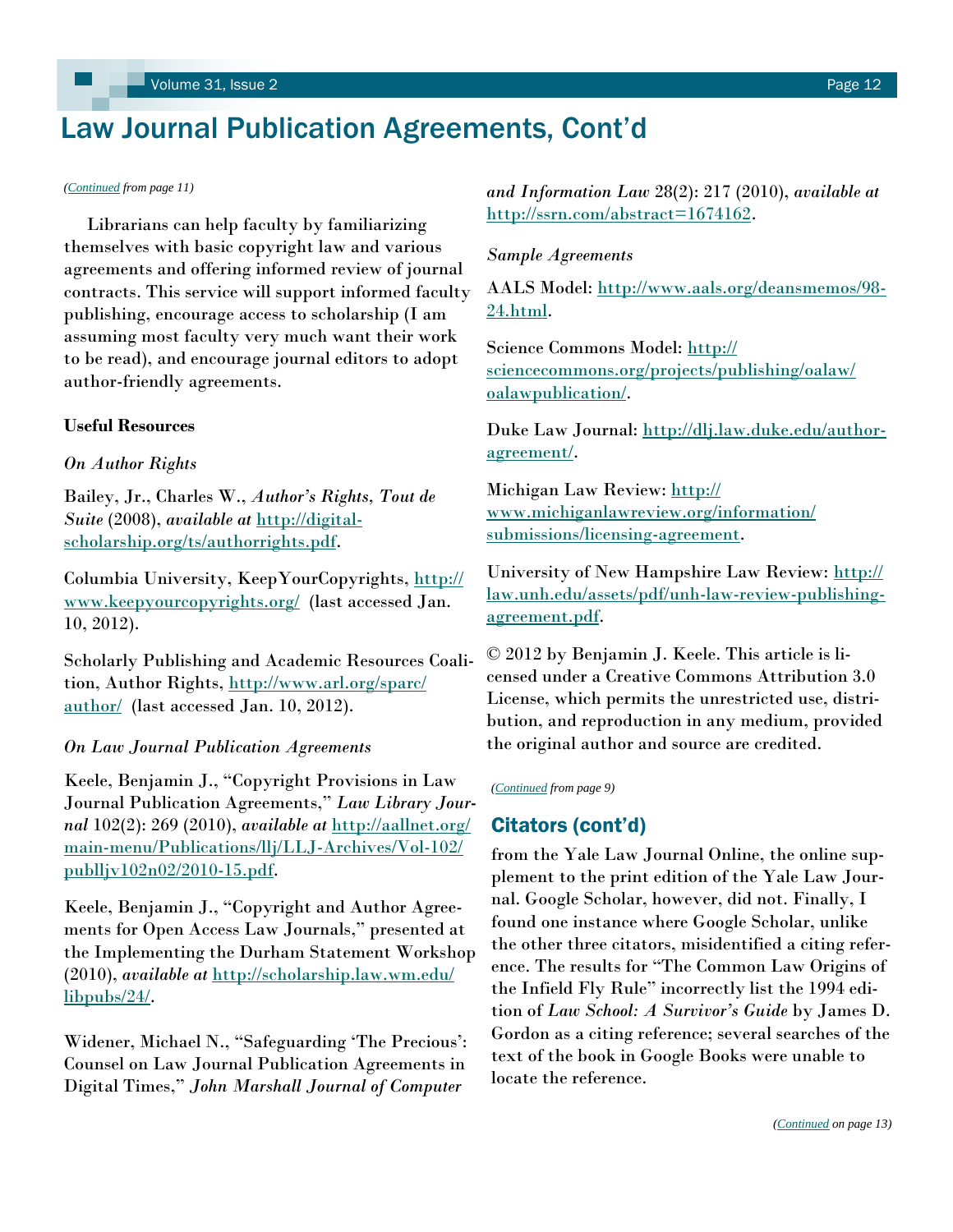# Nominations for ALL-SIS Awards

Masako Patrum, Head of Cataloging & Bibliographic Control Librarian Florida International University College of Law

<span id="page-12-0"></span> Don't miss your opportunity for free money from ALL-SIS.

 The Academic Law Libraries Special Interest Section (ALL-SIS) once again plans to recognize members for outstanding scholarship, outstanding service, and outstanding overall contributions to academic law librarianship by awarding the Outstanding Article Award, the Outstanding Service Award, and the Frederick Charles Hicks Award respectively.

 The ALL-SIS Outstanding Article Award honors section members for contributions to the enhancement of academic law librarianship through publishing. Articles published in any format in any publication other than Law Library Journal and AALL Spectrum (articles from those publications are eligible for AALL Article of the Year awards) during the year prior to the award qualify for consideration. Any aspect of academic law librarianship may be addressed.

 The ALL-SIS Outstanding Service Award honors an ALL-SIS member who has made outstanding contributions to the SIS in areas of section activity and in professional service.

 The ALL-SIS Active Member Stimulus Grant will be given to an ALL-SIS member with a record of demonstrated service to ALL-SIS and demonstrated financial need, and is intended to aid the recipient in attending the AALL Annual Meeting.

 The ALL-SIS Regular Member Stimulus Grant will be given to an ALL-SIS member with demonstrated financial need, and is to aid the recipient in attending the AALL Annual Meeting.

 The Frederick Charles Hicks Award for Outstanding Contributions to Academic Law Librarianship recognizes an individual or group that has made outstanding contributions to academic law librarianship through continued efforts to improve law librarianship.

 The ALL-SIS CONELL Grant assists newer law librarians to attend CONELL. There are two grants in the amount of \$500.00 each.

 The AALL Leadership Academy Grant is to assist a newer law librarian who is an ALL-SIS member and accepted into the AALL Leadership Academy to attend the Academy for training leadership role. See the updated deadline on the web site.

 YOUR NOMINATIONS ARE NEED-ED!! You can help us to find the ALL-SIS members most deserving of recognition. You can help by nominating a coworker or colleague for one of the above mentioned awards.

### THE DEADLINE FOR NOMINATIONS AND APPLICATIONS IS MARCH 15!!

 Details on the awards and the nomination and application procedures can be found at

[http://www.aallnet.org/sis/allsis/awards/](http://www.aallnet.org/sis/allsis/awards/criteria.asp) [criteria.asp.](http://www.aallnet.org/sis/allsis/awards/criteria.asp) For questions or to submit a nomination, contact Masako Patrum at [patrumm@fiu.edu.](mailto:patrumm@fiu.edu) 

*([Continued](#page-11-0) from page 12)*

### Citators (Cont'd)

 After comparing these four citators, I came to the conclusion that there is no one best option. Each citator has its advantages, and different citators may be preferable for different tasks. For example, HeinOnline's ScholarCheck and Google Scholar provide historical coverage that can be lacking in Shepard's and KeyCite, and Google Scholar provides breadth of coverage unavailable in the other citators. However, both ScholarCheck and Google Scholar may omit citing references returned by Shepard's and KeyCite. It is essential, therefore, that researchers carefully evaluate their needs before relying upon any one citator for complete coverage.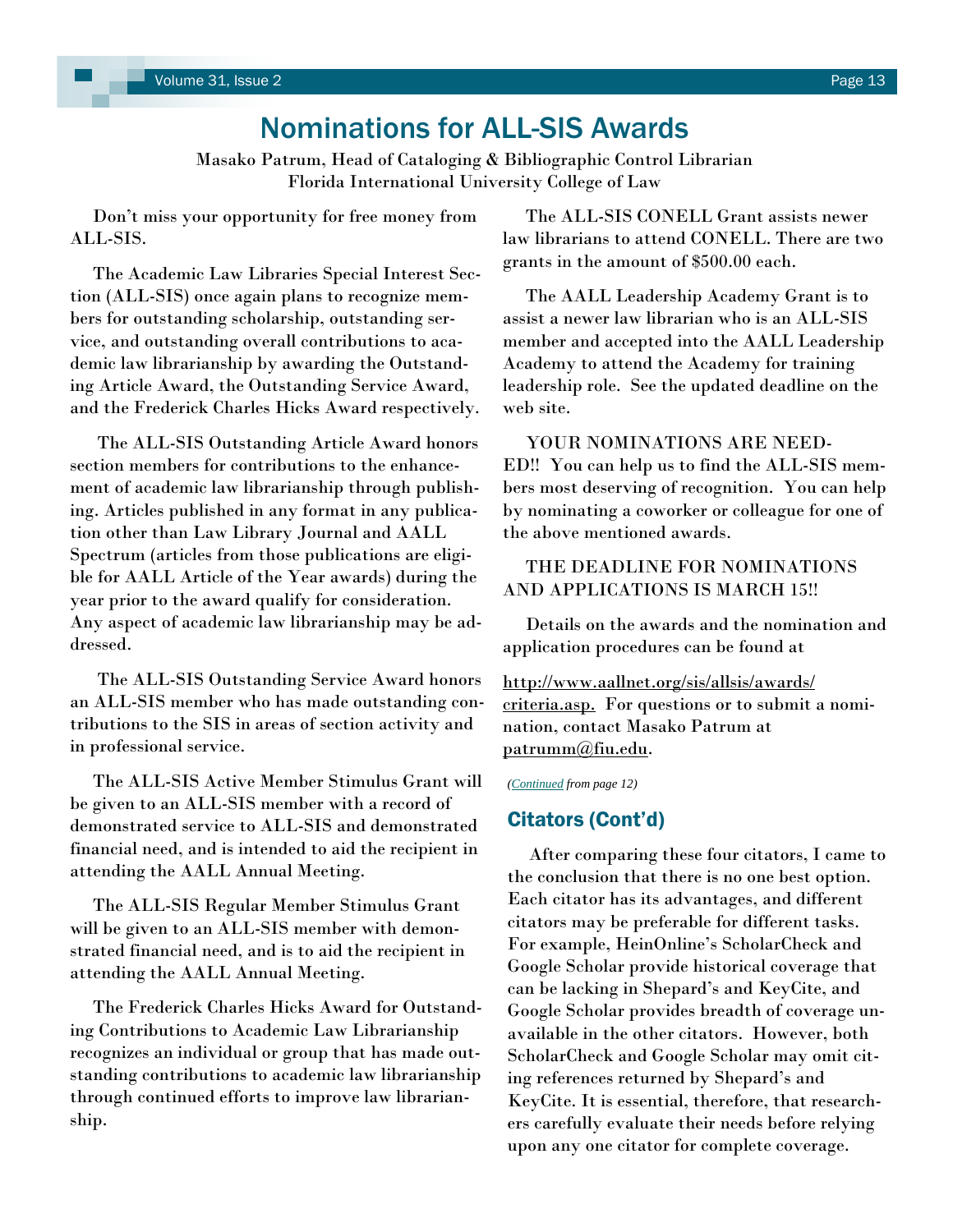# Law Librarian in the Dark

<span id="page-13-0"></span>Guest Columnist: Sarah Shik Lamdan, Reference Librarian, C.U.N.Y. Law School Library

 *Conviction*, a movie based on an actual 1983 murder conviction, offers glimpses into the criminal justice system, the struggle and triumph that is the law school experience, and the lives of the falsely accused in the United States penal system. The film also demonstrates the power of attorney organizations that advocate for criminal defendants, namely the Innocence Project, a national organization focused on exonerating falsely accused individuals. Unfortunately, despite the star-streaked cast and interesting true story behind the film, the cyclical back-and-forth between the State and the accused makes the plot predictable and, in stretches, the movie comes off as tedious rather than inspiring. Despite the sometimes lackluster nature of the film, however, I would recommend it for any academic law library collection.

 In the movie, Hilary Swank stars as Betty Anne Waters, a woman living in Massachusetts with her husband and two sons. When her brother Kenny, played by Samuel Rockwell, is arrested for murder and sentenced to life in prison, she dedicates her life to proving his innocence. Having grown up together in a largely parentless environment, with an absentee mother and series of foster homes, Betty Anne and Kenny are exceptionally close. Betty Anne is so convinced of her brother's innocence, she decides to become an attorney in order to represent Kenny against the system that convicted him of murder.

 Becoming a legal practitioner is no small task for Betty Anne, as she did not graduate from high school and had only her GED when Kenny was arrested. She slowly progresses through the education system, over years that are represented in a chronological patchwork throughout the movie. Betty Anne manages a pub while she completes college, takes the LSATs, finishes coursework at the Roger Williams University School of Law, and passes the Massachusetts State bar examination, all the while visiting her brother in prison whenever she can. As she moves forward with her education,

Betty Anne's family life crumbles. Her husband leaves her and her sons eventually request permission to live with their dad.

 In a journey to justice that spans 18 years, Betty Anne utilizes a combination of legal strategies, investigative skills, and scientific advances to exonerate her brother from his life prison sentence. With the help of her law school friend, Abra Rice (played by Minnie Driver), Betty Anne tracks down DNA-laden evidence from Kenny's trial revealing that Kenny did not commit the crime. Along the way to Kenny's eventual release from the penitentiary, Juliette Lewis makes an appearance as Kenny's drunken ex-girlfriend, and some flashbacks add colorful detail to the otherwise bleak trek through Betty Anne's legal education and case-building.

 Despite the excellent cast and heady topics involved in the plotline, the movie is a bit disappointing. The characters seem pigeonholed into typecast roles. Abra is the plucky, comic reliefbringing best gal pal; Betty Ann is the everemotive victim, and the head of the Innocence Project, Barry Scheck (played by Peter Gallagher) is the hero so dashing he may as well ride in on a white steed with a nametag reading "Prince Charming.‖ The plot is predictable, written in a formulaic pattern of small victories foreshadowed by almost expected setbacks. The ups and downs of the film are not the most cinematically entertaining portrayals of real life ever created. At the conclusion of the film, the viewer gets an emotionally gratifying sense of closure as Kenny is freed from prison. The movie omits the real-life ending, which involves Kenny Waters falling from a wall to his death mere months after his release from the penitentiary.

 Movies like *Conviction*, while not terribly intriguing to the moviegoer seeking thrills, intrigue, or an emotional cliffhanger, give viewers an idea of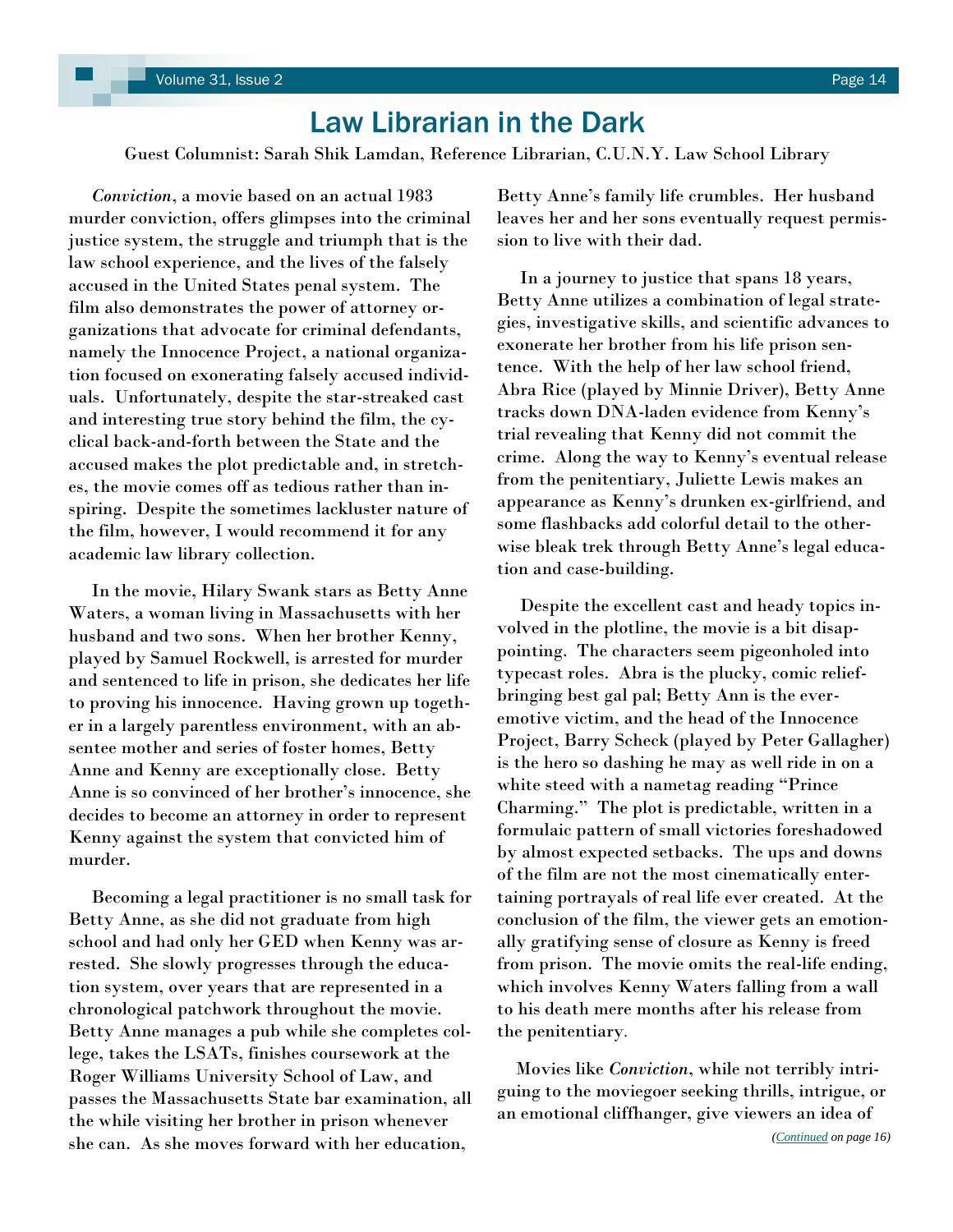# <span id="page-14-0"></span>ALL-SIS Needs YOU!!!

Leah Sandwell-Weiss, ALL-SIS Chair Elect

 ALL-SIS members, please consider serving on an ALL-SIS committee during the coming year.

 Serving on an ALL-SIS committee is a wonderful way to meet other academic law librarians and to contribute to your profession. It is also a great opportunity for veteran librarians and newer members of our profession to collaborate. Committee members typically serve on a committee for one year. Occasionally, committee members are appointed for a second year to work on long-term projects or to serve as committee chairs.

 Committees usually meet during the AALL Annual Meeting to plan activities for the coming year. (Please consider volunteering, even if you are unable to attend the AALL meeting.) Their work during the year is conducted through emails and conference calls. As you will see on the volunteer form, ALL-SIS has a wide range of standing committees. To learn more about the work of these committees, please see the ALL-SIS Committee & Task Force Charges page at [http://www.aallnet.org/sis/allsis/](http://www.aallnet.org/sis/allsis/committees/charges/) [committees/charges/.](http://www.aallnet.org/sis/allsis/committees/charges/) Our committees are busy advancing the way we do legal research instruction, library marketing, collection development, and faculty services as well as organizing roundtable discussions and programs at the AALL Annual Meetings. We need you to contribute your knowledge and talent as we continue this vital work.

 The deadline to volunteer is not until May 11, but investigating the opportunities now makes it easier to plan our busy fall schedules. Details regarding how to volunteer are forthcoming.

 If you have any questions, please let me know. I certainly look forward to hearing from you. Thanks!

## 2012 Annual Meeting

Susan D. Zago, Associate Director Northeastern University Law Library

 The Fenway is where it's at and it's close to the Hynes Convention Center.

 Join us in Boston this summer for the 2012 Annual Meeting of the American Association of Law Libraries. We have a wonderful slate of educational programs, a beautiful, culturally rich city that's easy to get around, and even the opportunity to catch a Red Sox game.

 Come and explore the Fenway neighborhood where you can stroll down the streets where Isabella Stewart Gardner, a 19th century member of the social elite and renowned art collector, would walk her pet lion cubs in the Fenway's Rose Garden. The Fenway, one of the jewels of the Emerald Necklace, is a wonderful green space that allows you to explore duck ponds, fields, the rose garden and the community gardens on your way to cultural and athletic venues.

 One of these cultural venues is the Isabella Stewart Gardner Museum which is housed in the Italianate Fenway Court, especially built to house the Museum. It has just undergone an extensive renovation and reopened this winter. They have cleverly incorporated the outside spaces for revolving contemporary exhibits and have some innovative things in store such as concerts in the spectacular courtyard. Your visit promises to be spectacular. Plan your visit at [http://](http://www.gardnermuseum.org/home/) [www.gardnermuseum.org/home/](http://www.gardnermuseum.org/home/)

 Just up the street on Huntington Avenue, the Avenue of the Arts, you'll find that the Museum of Fine Arts is ready for you. It too has renovated and added a new wing where you can see American arts and new galleries for contemporary art, among others, traveling and special exhibits. Check out the various exhibits, events, workshops, films and lectures at [http://www.mfa.org.](http://www.mfa.org./)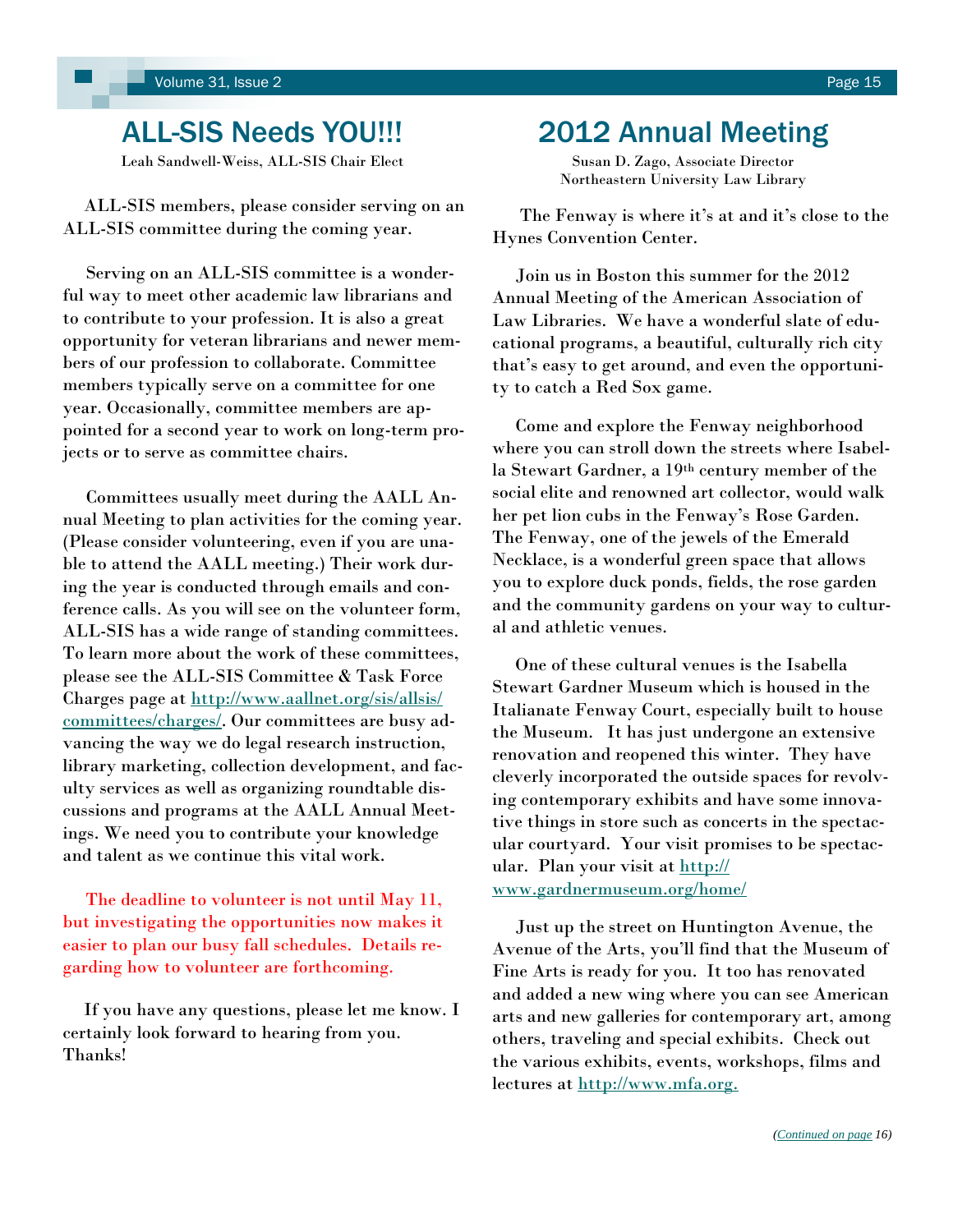# 2012 Annual Meeting (Cont'd)

#### <span id="page-15-0"></span>*([Continued from page](#page-14-0) 15)*

 Also in the neighborhood are many, many ivory towers. Well maybe not actual ivory towers but certainly places of higher learning. You can stroll around and see Simmons College (and the new Library School building) as well as Wheelock College, Emmanuel College, Massachusetts College of Art and Design, Wentworth, Harvard Medical School, Massachusetts College of Pharmacy and Health, Berklee College of Music, and New England Conservatory to name just a few.

 For those baseball fans we can take you to the past and to the present. Check out where the first World Series was played in 1903…the Huntington Avenue baseball grounds…now occupied by Northeastern University. Come and visit the statue of Cy Young and rub his head for luck. To get there you can walk up the street or take the MBTA's Green Line (E Branch) and get off at the Northeastern stop – walk down Forsyth Street, take a left on World Series Way (pedestrian walkway) and walk down to the statue surrounded by rhododendrons.

 You can also catch a Red Sox game at Fenway Park, the present home of Red Sox Nation. The schedule has been released and there will be home games during your visit! Fifty tickets will be available for purchase in conjunction with your registration. Check out the Local Arrangement Committee's website for information and registration details at [http://lac2012.cssis.org.](http://lac2012.cssis.org) Get them while you can!

 Boston is filled with other fun things to do and other neighborhoods to explore. Be sure to check out the wonderful library tours and excursions that you'll see on your AALL Registration. For more guides and a list of libraries for a do it yourself "busman's holiday" and other information please check out the Local Arrangements Committee website<http://lac2012.cssis.org> and the Hospitality Booth at the Annual Meeting.

[EDITOR'S NOTE: Here are a couple of "sneak" peaks" at events planned for the Annual Meeting. Submitted by Erika Wayne at Stanford Law Library. ]

Two reasons to get up early at AALL:

 Sunday's ALL-SIS Business Meeting and Breakfast will be worth the early wake-up call. Our special guest and speaker will be none other than Bryan A. Garner, the world's foremost legal lexicographer and editor-in-chief of Black's Law Dictionary. See if you're a snoot (learn more on Twitter @bryanagarner).

 Monday's Middle Managers' Breakfast will get your creative juices flowing. As a special treat, our speakers for the breakfast will be from the ImprovBoston troupe. Breakfast and a little improv inspiration will be worth the \$25 ticket price - seats are limited so sign up early.

#### *([Continued from page](#page-13-0) 14)*

### Law Librarian in the Dark, Cont'd

how the real-life justice system works, and are invaluable to a law librarian's collection. Along with films like *Erin Brockovich* and *A Civil Action*, this is a true story that demonstrates civil procedure in action, shows the plight of the injured party, and tosses about ideas related to legal doctrine and effective trial advocacy. Any opportunity to showcase public interest work like that done by the Innocence Project, and to see the success of a citizen against seemingly insurmountable legal odds, is a great reason to use this movie as a visual example of legal skills and processes running through the practice of law. If the movie fails in cinematic entertainment, it succeeds as useful teaching tool for future practitioners of the law.

The DVD for *Conviction* was released in February 2011 by 20th Century Fox.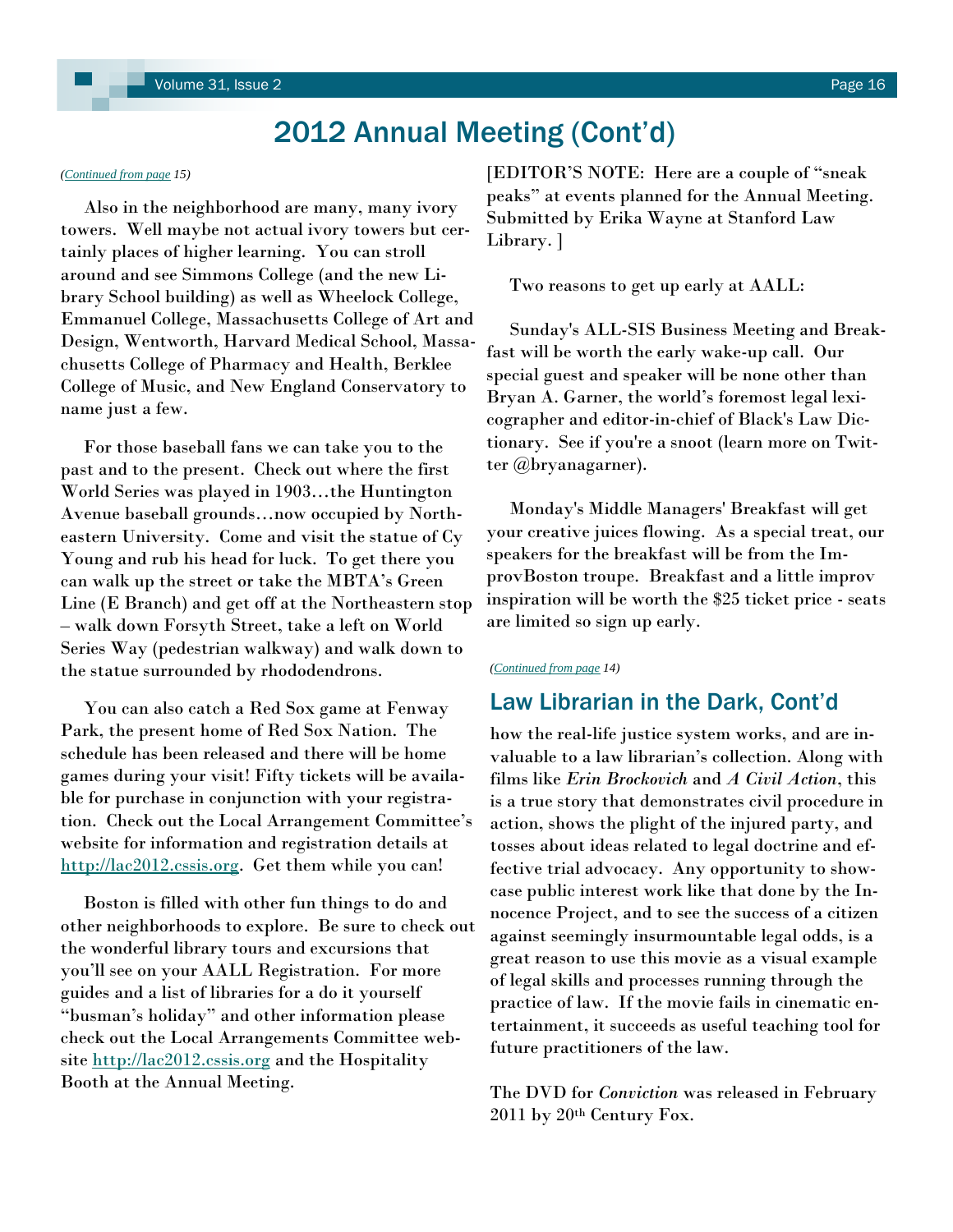# The Start of Something Beautiful…

### <span id="page-16-0"></span>St. John's University's Division of Library and Information Science Inaugural Student, Alumni and Faculty Symposium

Taryn Rucinski, Reference Librarian Pace University School of Law Library

 On Saturday November 19, 2011 St. John's University's Division of Library and Information Science (DLIS) held its inaugural student, alumni and faculty symposium at its Manhattan Campus located at 101 Murray Street. The conference was well attended with approximately forty participants reflecting a diversity of St. John's students and alumni. The day began at 8:30am with breakfast, followed by opening remarks from DLIS Director Dr. Jeffery Olson at 9. In his brief speech, Dr. Olson described the underlying reasons for initiating this conference including: 1) to showcase recent scholarship in the field of library science; 2) to explore and develop student research and presentation skills; and 3) to bring together members of the DLIS student body with working members of the profession. Dr. Olson's remarks were then followed by a brief student-oriented presentation by Dr. Shari Lee entitled "Online Learning: Blackboard 9 Tips and Tricks."

 The main part of the conference was divided into two sessions (Session I 9:55-10:40; Session II 10:50- 11:40) with each session containing two tracks. Session I, Track 1 was: "Social Justice and the Information Professions" moderated by Dr. Kevin Rioux with presentations by DLIS student Christian Collins ("The People's Library at Occupy Wall Street: Information in Liberation,") and alumnus Chris Pamboukes ("Social Justice in Library Science"). Track 2 in turn focused on "The Internet and the Public Library" and was moderated by Dr. Katherine Shelfer with presentations by alumna Leslie Chen ("WordPress: A Short Introduction to Building Blogs and Websites") and alumnus Robert Weiss ("The Digital Divide: A Challenge for Librarians and Society"). Session II was divided into Track 3: "Mobile Technology" moderated by Dr. Shari Lee with a presentation by Louise McKenzie

(Information Technology "Revealing the Mystery of QR Codes") and Track 4 "Databases and Metadata: Siblings or Distant Cousins?" moderated by Dr. James Vorbach with presentations by DLIS students Judy Jahnel and Diana Menashi (―Service Learning in Library Science: DLIS Database Applications"), DLIS student Anne McNamara ("Tracking Resources in a Publishing") Company"), and alumnus Robert Drzewicki (―Content, Metadata and Taxonomy in Perfect Harmony").

 Dr. Olson closed the conference at approximately 12:15pm with a few questions for students on the utility of the conference. He also requested student and alumni thoughts and feedback on the logistics for the next conference which is tentatively scheduled for March 24, 2012. Of note to ALL-SIS members located in New York, this next conference is expected to contain a presentation by Professor Ralph Monaco of the New York Law Institute on the management of e-books in law library collections.

 All in all, while the conference was a bit disjointed and informal, the information provided was excellent and the conference presented a spectacular opportunity for students and professionals to engage in a discussion of some of the more pressing issues in librarianship today. In particular I was very impressed with some of the questions that were asked during the presentations which served to further deepen the thoughts and arguments of the presenters. With this conference St. John's has taken the initiative in pushing the bounds of scholarship in the field of librarianship. Hopefully they will carry on with this endeavor in an effort to continue adding to this necessary dialog in the years to come.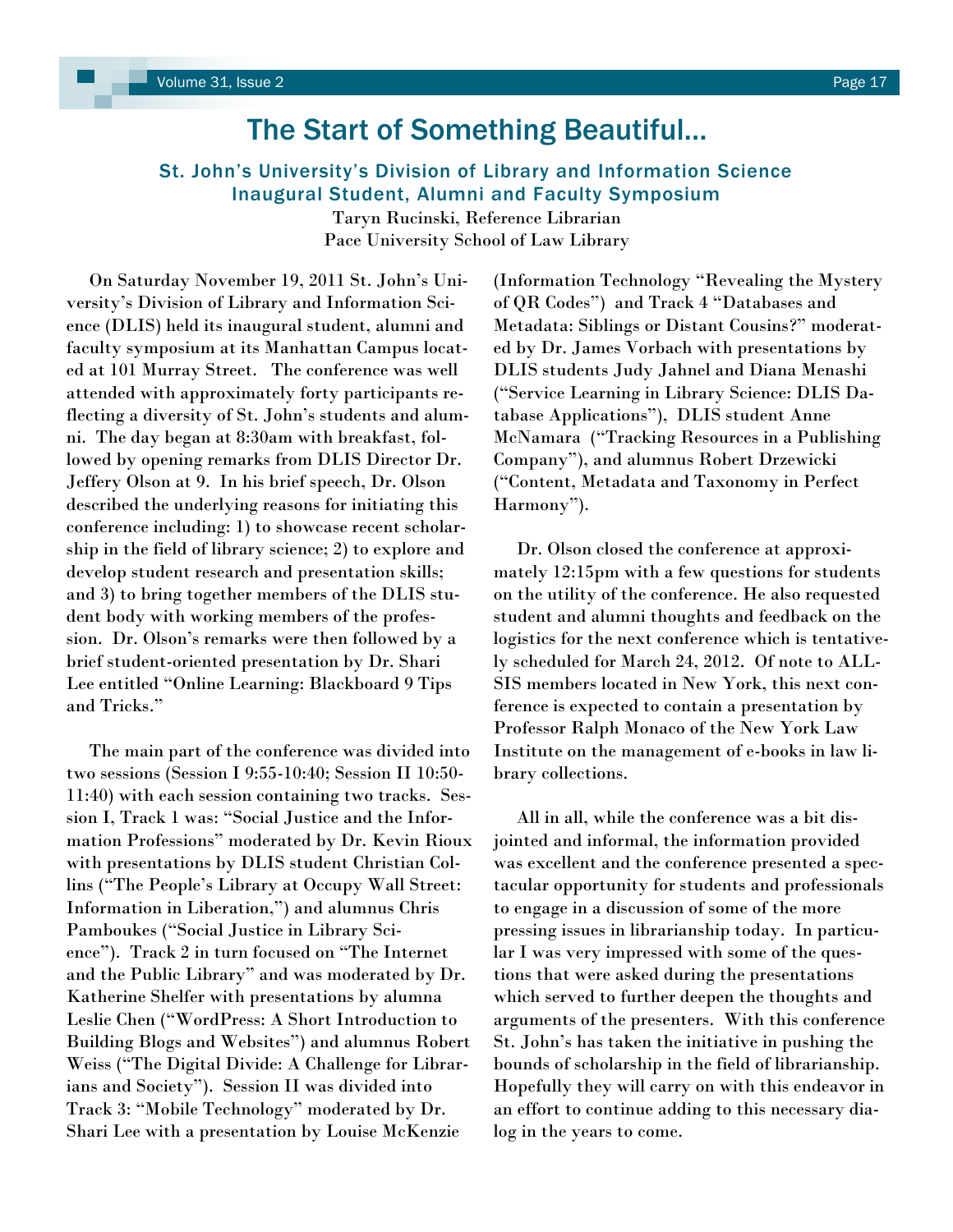# AALL Announcements

Julia O'Donnell, Director of Membership Marketing and Communications

<span id="page-17-0"></span>

AALL2go Picks

[Editor's Note: Below are the AALL2go Picks for January, February and March.]

 AALL's Continuing Professional Education Committee presents the AALL2go pick of the month for January: <u>Reinventing the Law School Library</u>.

 What do we, as law librarians, envision for the law library of 2020? Will it be a mere shadow of what we know today, or will it not have changed as drastically as we might think?

 This presentation is a panel discussion that addresses the idea of the law library in the year 2020. Each panelist speaks regarding different facets of what makes the library and how things may change over time. The idea of the library as a physical space is mentioned, as well as the notion that law libraries may eventually be defined by the librarians rather than the physical space the law libraries occupy. Library collections are discussed, bringing up such topics as the change in formats to digital collections, as well as the access and ownership issues that follow. The final panelist proposes the idea that there may not be as much change as we anticipate due to budgets and the current disconnect that is common between services provided by law libraries and the profiles they carry. With this comes the idea of switching the focus of librarians as service providers to becoming more proactive partners with faculty members and the resulting benefits of doing so. All these notions combine to provide a thought-provoking session about the future and direction of our law libraries.

 The AALL's Continuing Professional Education Committee's AALL2go pick of the month for February: : The Five-Minute Strategic Plan: When [You Don't Have the Time or Resources to Do It](http://www.softconference.com/aall/sessionDetail.asp?SID=262428)  [Perfectly.](http://www.softconference.com/aall/sessionDetail.asp?SID=262428)

 Strategic planning is one process for setting goals and priorities. What we do and how we do it contributes to what we want to achieve in the long term. However, it is easy to become distracted by unwieldy and repetitive processes, jargon, and arguments over whether something is a goal, outcome, principle, or strategy. Learn a simple, proven model that translates strategic planning into four basic steps (plus one repeating step). It allows for effective design and execution when time is short and you need to move ahead quickly—without driving yourself and other people crazy.

 This program is presented by **Pat Wagner** of Pattern Research, Inc. Wagner's entertaining programs are well-known for offering specific, practical skills and strategies that can be applied immediately to real problems.

 AALL's Continuing Professional Education Committee presents the AALL2go pick of the month for March: [The New Generation of Legal](http://www.softconference.com/aall/sessionDetail.asp?SID=250810)  [Research Databases: Eighteen Months Later.](http://www.softconference.com/aall/sessionDetail.asp?SID=250810)

 In January 2010, WestlawNext and Lexis for Microsoft Office were unveiled at the Legal Tech trade show in New York. Both products, with their natural language and Google-like search capabilities, promised simplified research and workflow collaboration for attorneys, paralegals, law students, and law librarians.

 At the 2011 AALL Annual Meeting, a panel of law librarians convened to discuss the results of their survey of WestlawNext users and share their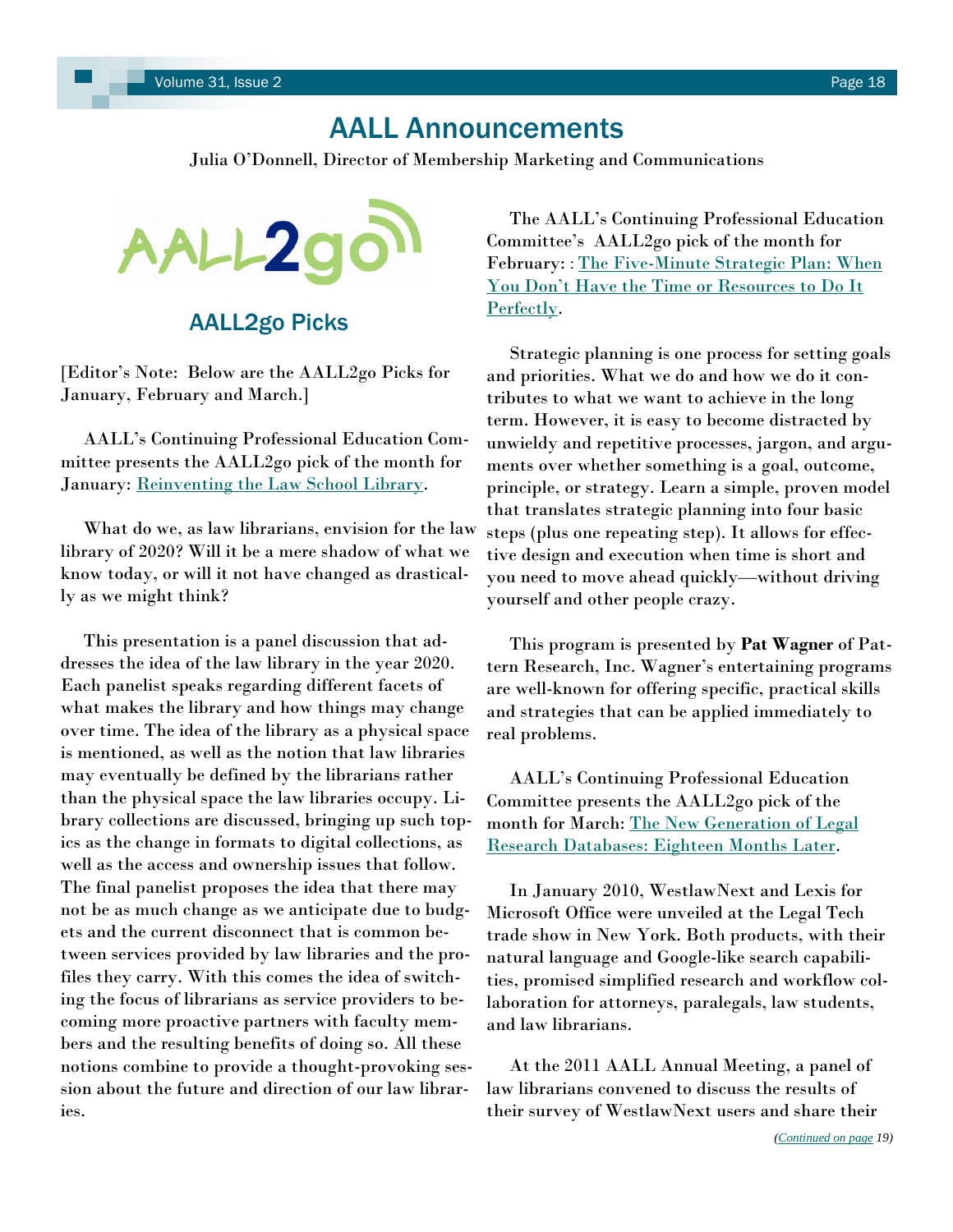# AALL Announcements, Cont'd

<span id="page-18-0"></span>*[\(Continued from page](#page-17-0) 18)*

## AALL2go Picks, Cont'd

experiences using the next generation of legal research databases (due to the delayed debut of Lexis for Microsoft Office and Lexis Advance, only WestlawNext was discussed). The panel used a ―lessons learned‖ approach regarding database strengths and weaknesses, pricing, generational differences among users, and training. This session provides an excellent overview for any law library that is considering WestlawNext or already using it but wants to compare it with other database options.

 Find these and more than 80 other free continuing education programs and webinars for AALL members on **AALL2go!** 

## Learn How to Make Your Voice Heard in State Advocacy

 In the midst of state budget cuts that threaten the very existence of public law libraries and a growing number of state governments looking to eliminate print legal resources in favor of onlineonly, now is a critical time for law librarians to speak up for the important issues that affect the profession.

Join the free webinar, Making Your Voice [Heard: Your Role in State Advocacy,](http://www.aallnet.org/Home-page-contents/Events/Making-Your-Voice-Heard-Your-Role-in-State-Advocacy.html) on **March 20 at 11 a.m. CST**, to learn practical skills and strategies to make a difference in your state. You'll hear the latest and most effective ways to influence decision-makers and come away prepared to advocate for the enactment of the *Uniform Electronic Legal Material Act* (*UELMA*) to ensure authentication and preservation of electronic legal material in your state. [Register by March 13.](https://www1.gotomeeting.com/register/680497345)

 This webinar is free for AALL members and chapter members.



# Register Today for the 2012 AALL Annual Meeting

 Designed by law librarians, for law librarians, the [AALL Annual Meeting](http://www.aallnet.org/conference) is an event you look forward to every year. Join nearly 2,000 of your colleagues from across the country to find out what they are doing in their libraries.

 This year in Boston, July 21-24, you can look forward to:

- [Keynote speaker Richard Susskind](http://www.aallnet.org/conference/education/keynote.html)
- [Nearly 100 educational sessions](http://aall12.sched.org/overview/type/programs)
- [A bustling Exhibit Hall featuring about 100](http://iebms.heiexpo.com/iebms/oep/oep_p1_exhibitors.aspx?oc=13&ct=OEP&eventid=5022)  [vendors](http://iebms.heiexpo.com/iebms/oep/oep_p1_exhibitors.aspx?oc=13&ct=OEP&eventid=5022)
- The return of the [Association Luncheon](http://www.aallnet.org/conference/while-there/networking/association-luncheon.html)
- Connecting with the people who understand the issues you face every day

 Make sure your plans for this summer include the No.1 educational conference for legal information professionals—you can't afford to miss it. [Register today!](http://www.aallnet.org/conference/get-there/registration)

 Spread the word to your nonmember colleagues: **Nonmember Conference Registration packages include a complimentary one-year AALL membership.** By joining us in Boston, they'll be joining AALL!

# Renew Your AALL Membership Early for a Chance to Win a Free 2012 AALL Annual Meeting Registration

 In March, AALL dues invoices for 2012-2013 mail out to all library directors for their institutionally paid memberships and to all other *([Continued on page](#page-19-0) 20)*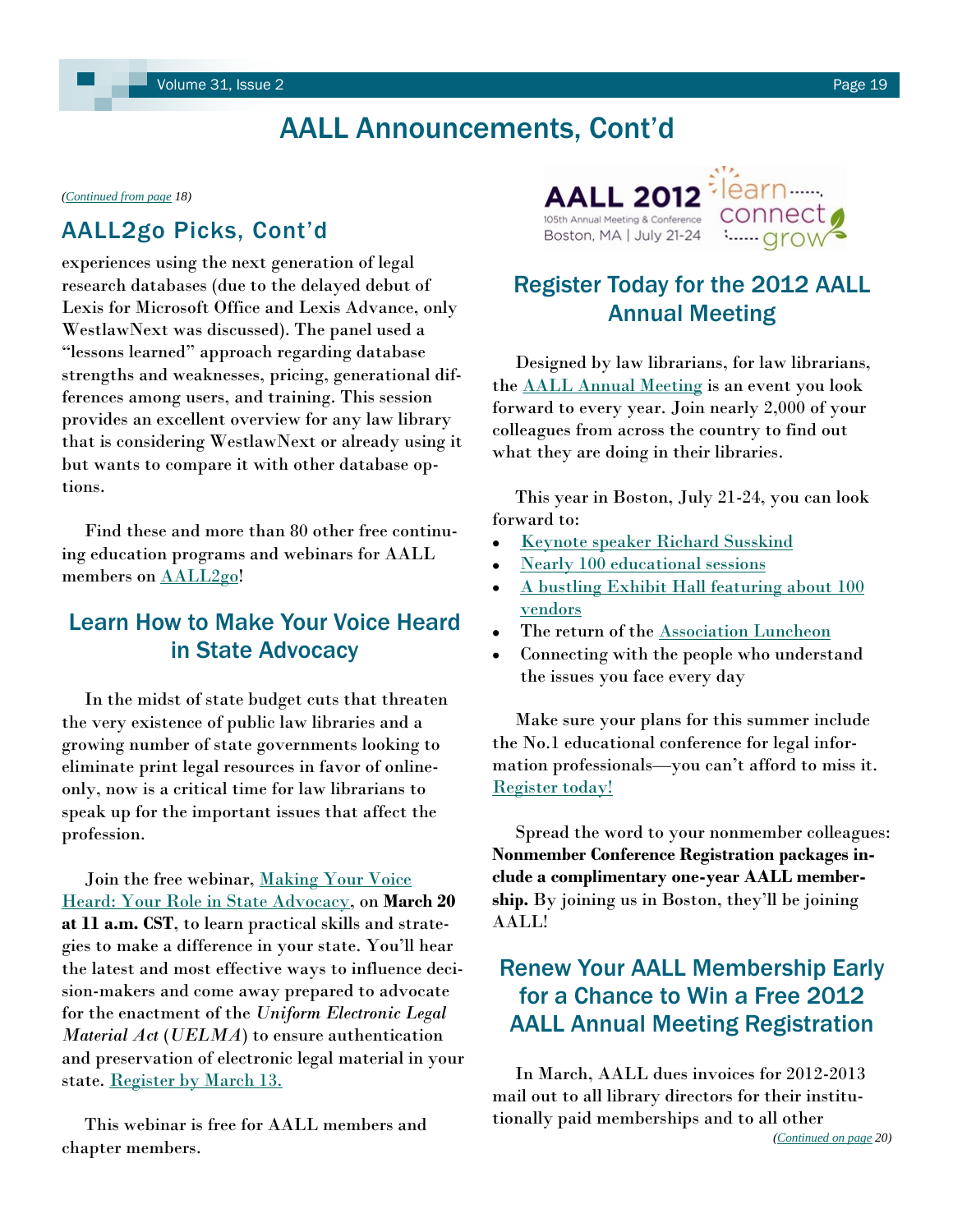# AALL Announcements, Cont'd

<span id="page-19-0"></span>*[\(Continued from page](#page-18-0) 19)*

## Membership Renewals (Cont'd.)

individual members. The deadline for membership renewal is May 31.

 **When you renew early—by May 1—you will be entered in a drawing for a free 2012 AALL Annual Meeting and Conference registration. If you renew on time—by May 31—you'll be entered in a drawing for a free AALL webinar of your choice in 2012-2013.** Following is the 2012 membership renewal schedule:

- **March:** First dues invoices mailed out.
- **May:** Second dues invoices mailed out.
- **June:** Final dues invoices mailed out.  $\bullet$

**July:** Expiration notices e-mailed to all mem- $\bullet$ bers—individuals and those paid by institutions. **August 1:** Expired members deleted from the AALL membership database and access to the AALLNET members-only content and *Law Library Journal* and *AALL Spectrum* subscriptions discontinued.

 For more information or to renew your membership online, view the [application form](http://www.aallnet.org/join) on AALL-NET. If you have any questions about your membership renewal, contact AALL Headquarters at [membership@aall.org](mailto:membership@aall.org) or 312/205-8022.

## AALL Members Receive Discounted Registration for 2012 LMA Annual **Conference**

 AALL is an association partner for the upcoming [2012 Legal Marketing Association \(LMA\) Annual](http://lmaconference.com/index.html)  [Conference.](http://lmaconference.com/index.html) The LMA Annual Conference is the largest educational and networking event for legal marketing and business development professionals, attracting more than 1,000 attendees. The 2012 conference will take place **March 14-16 at the Gaylord Texan Resort in Grapevine, Texas (Dallas-Fort Worth)**.

 Through the partnership, **AALL members can enjoy all the benefits and registration discounts that full LMA members receive**—simply reference your AALL membership when registering and receive the prevailing LMA member rate. Book online at [www.LMAconference.com](http://www.LMAconference.com) or call 877/562-7172.